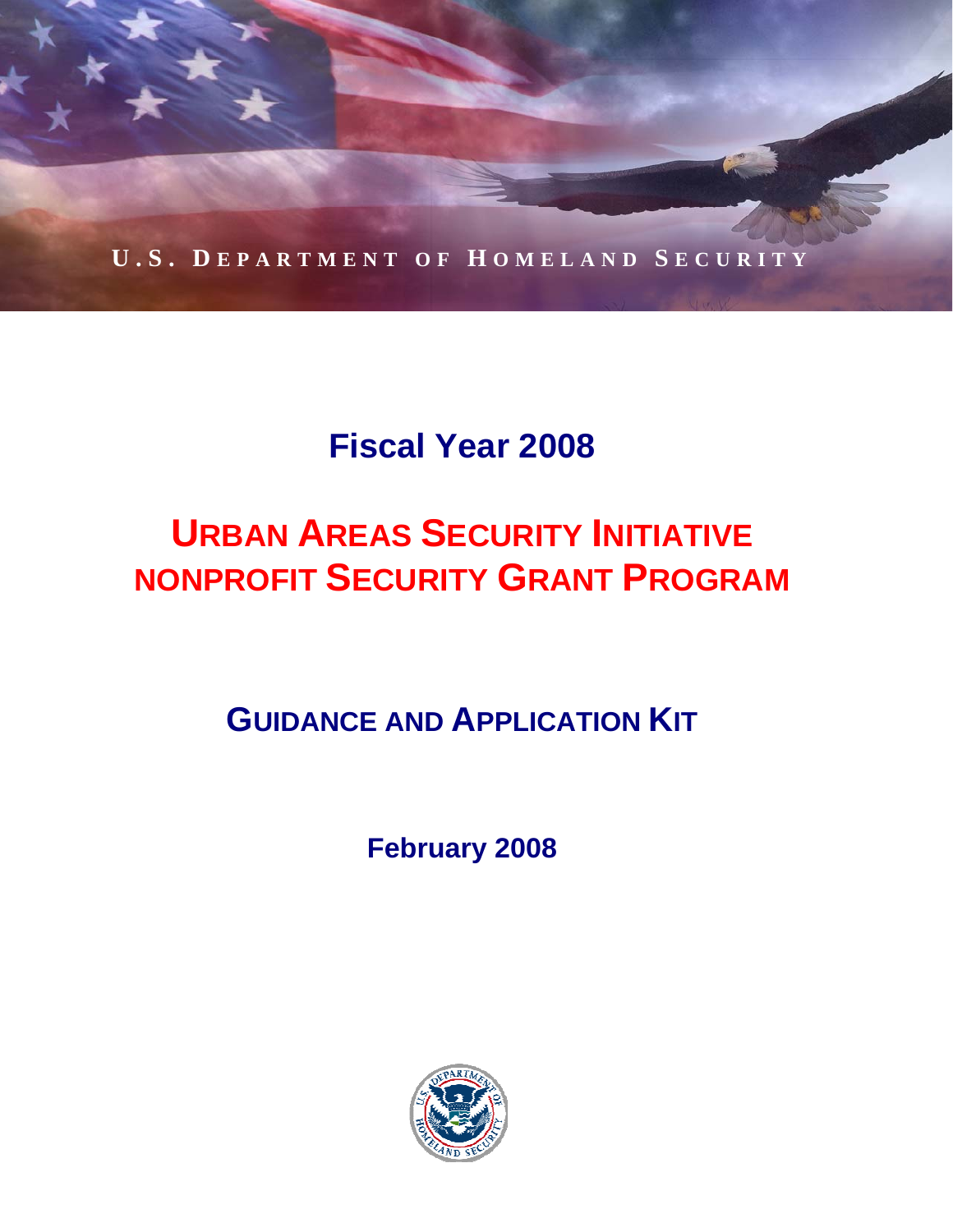# **CONTENTS**

| <b>PART II. FUNDING AVAILABILITY AND ELIGIBLE APPLICANTS2</b> |  |
|---------------------------------------------------------------|--|
|                                                               |  |
|                                                               |  |
| <b>APPENDIX B. AWARD AND REPORTING REQUIREMENTS  B-1</b>      |  |
| APPENDIX C. GRANTS.GOV QUICK-START INSTRUCTIONS  C-1          |  |
|                                                               |  |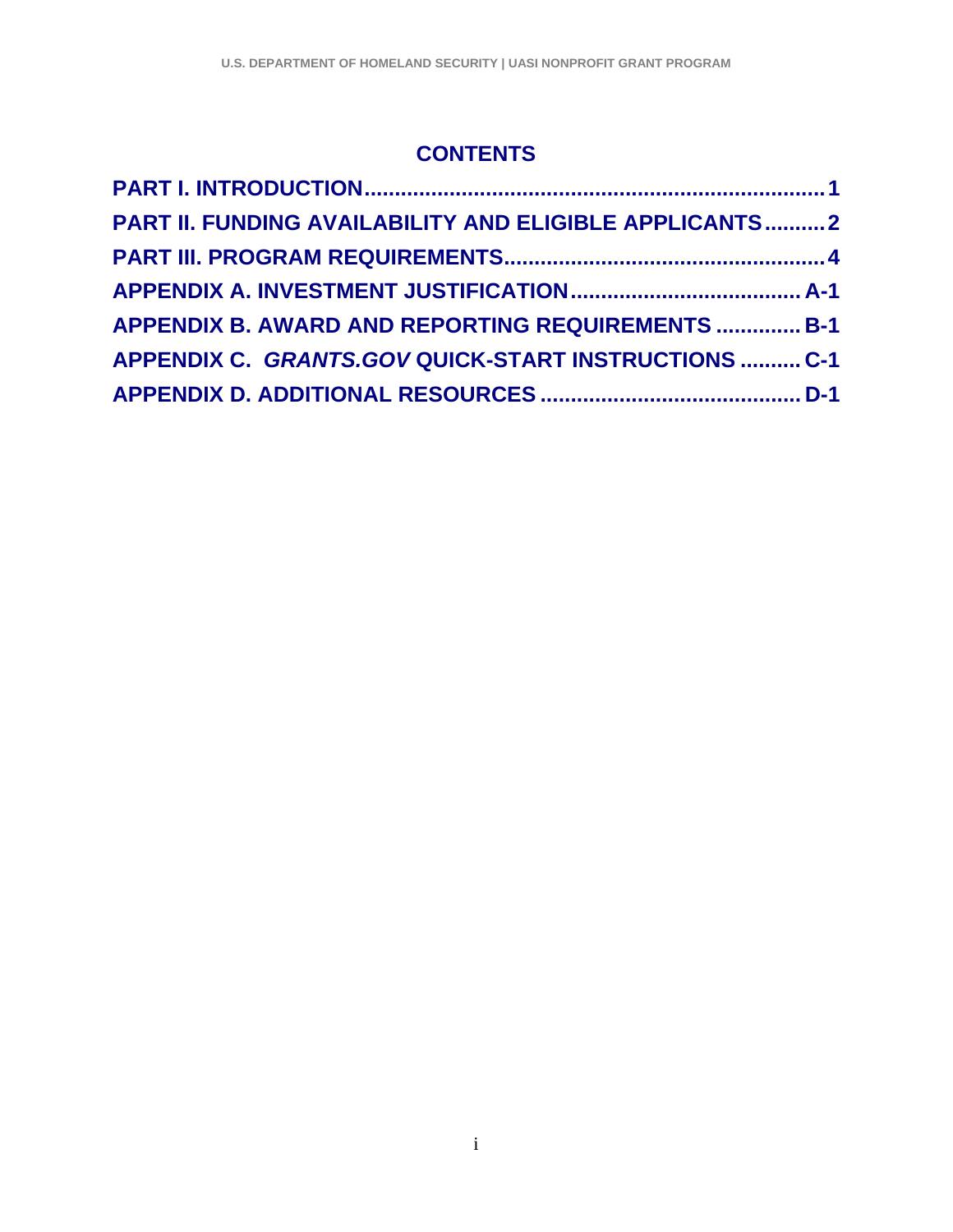# **PART I. INTRODUCTION**

The Fiscal Year (FY) 2008 Urban Areas Security Initiative (UASI) Nonprofit Security Grant Program (NSGP) provides funding support for target hardening activities to nonprofit organizations that are at high risk of international terrorist attack. While this funding is provided specifically to high-risk nonprofit organizations, the program seeks to integrate nonprofit preparedness activities with broader state and local preparedness efforts. It is also designed to promote coordination and collaboration in emergency preparedness activities among public and private community representatives, State and local government agencies, and Citizen Corps Councils.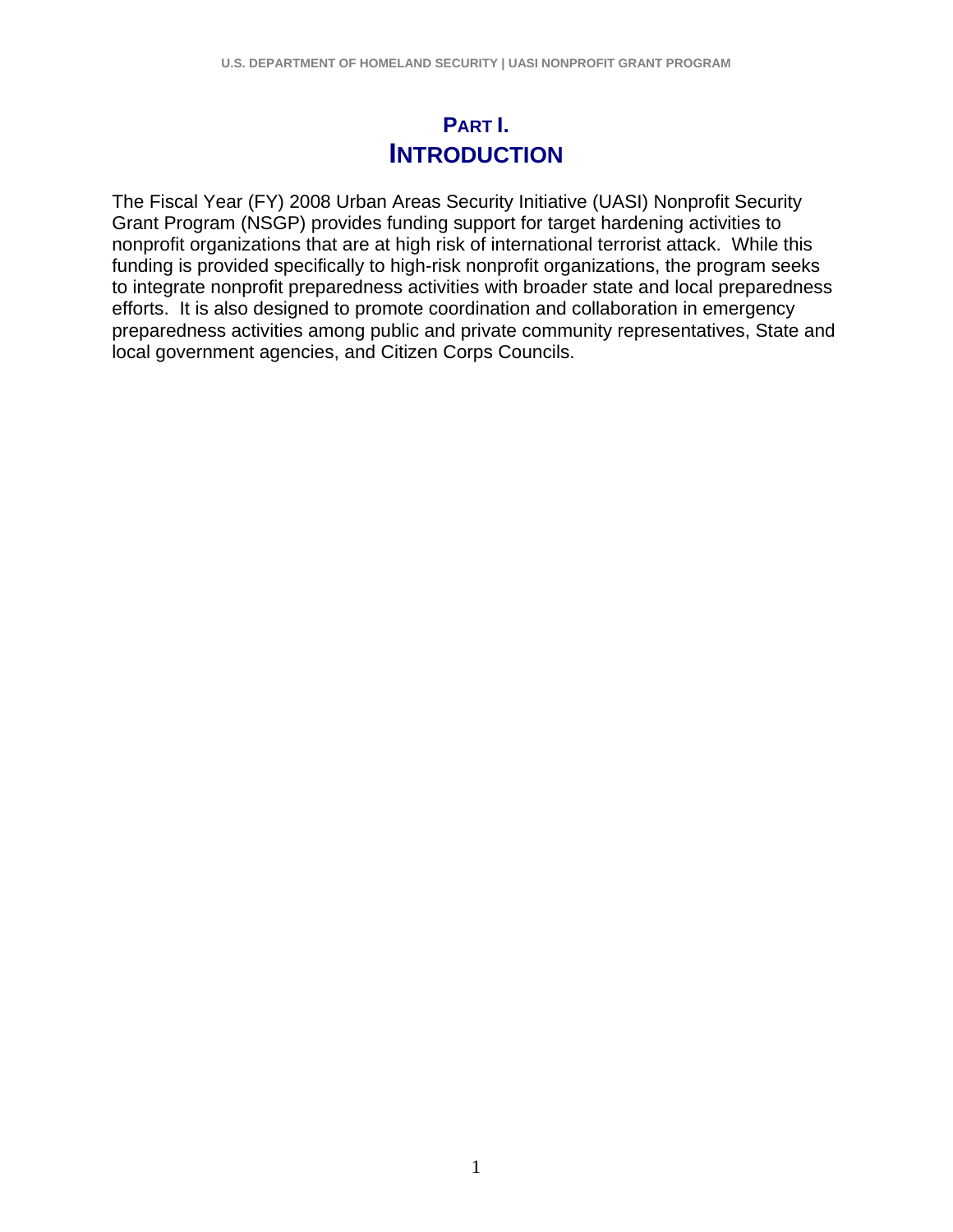# **PART II. FUNDING AVAILABILITY AND ELIGIBLE APPLICANTS**

# **A. Funding Availability**

The UASI Nonprofit Security Grant Program will provide \$15 million to high-risk nonprofit organizations. Each nonprofit organization may apply through their State for up to a \$75,000 grant award.

# **B. Eligible Applicants**

The Governor of each State and Territory with an eligible FY 2008 Urban Area Security Initiative (UASI) jurisdiction is required to designate a State Administrative Agency (SAA) to apply for and administer the funds awarded under the UASI Nonprofit Security Grant Program. The SAA is the only entity eligible formally to apply for these funds. Applications must be provided to the SAA from eligible nonprofit organizations (as described under section 501(c)(3) of the Internal Revenue Code of 1986 and exempt from tax under section 501(a) of such Code) that are at **high risk of international terrorist attack** and are located within one of the specific UASI-eligible Urban Areas listed in Table 1.

SAAs, in coordination with Urban Area Working Groups and the Citizen Corps Councils, are encouraged to actively and aggressively advertise the availability of the Nonprofit Security Grant Program (NSGP) to eligible non-profit organizations, especially to organizations that previously have not applied for or received NSGP funding. This is not meant to imply that previous recipients are ineligible to apply for FY 2008 funds, but FEMA would like to ensure that the NSGP is advertised widely and ALL eligible applicants are afforded a reasonable opportunity to obtain funding.

Criteria for determining eligible applicants who are at high risk of terrorist attack include, but are not limited to:

- Identification and substantiation (e.g. police reports or insurance claims) of prior threats or attacks against the nonprofit organization or closely related organizations (within or outside the U.S.) by a terrorist organization, network, or cell
- Symbolic value of the site(s) as a highly recognized national or historical institution that renders the site a possible target of international terrorism
- Role of the applicant nonprofit organization in responding to or recovering from international terrorist attacks
- Findings from previously conducted risk assessments including threat or vulnerability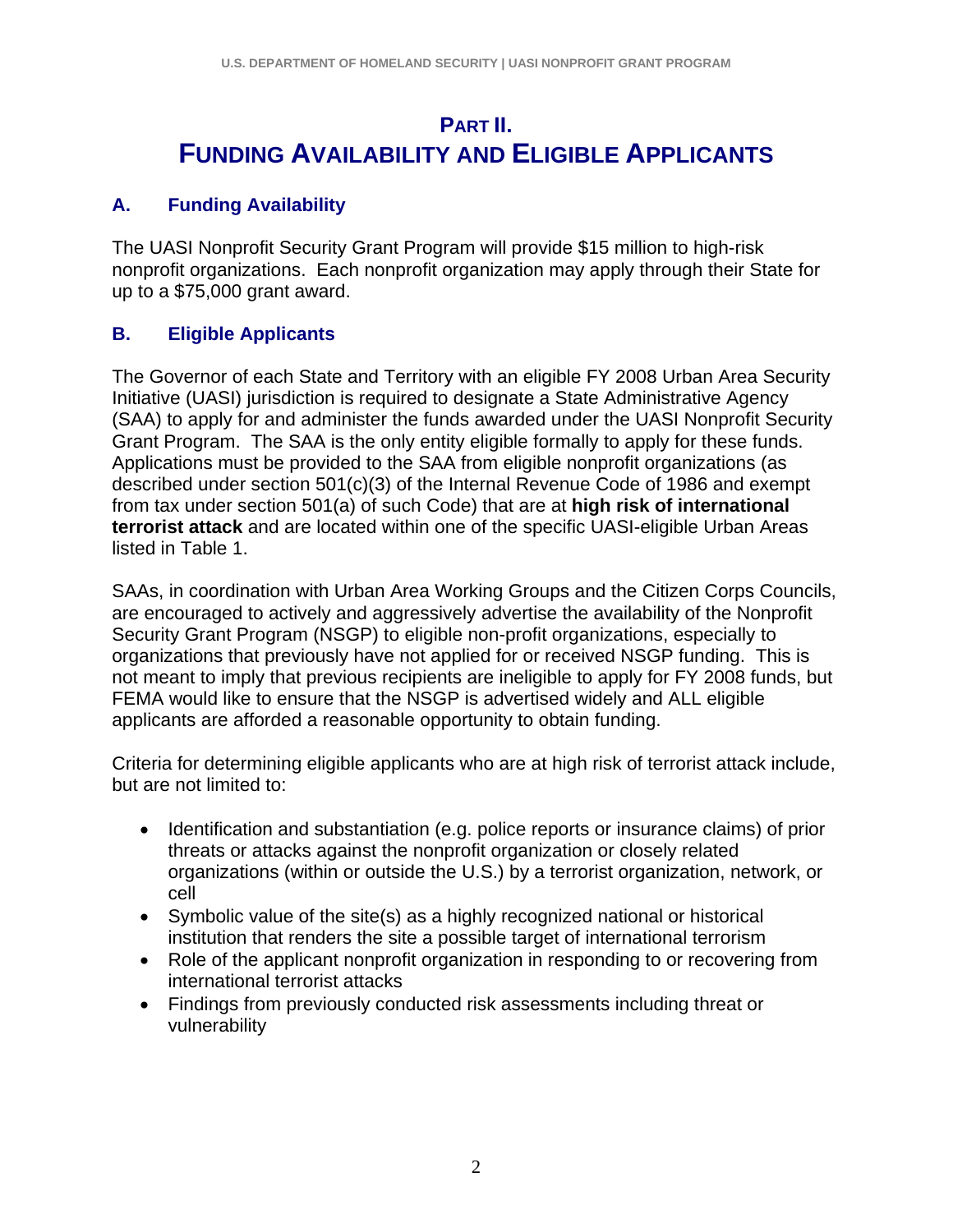|  |  | Table 1 - Eligible Urban Areas under the FY 2008 UASI Program |
|--|--|---------------------------------------------------------------|
|--|--|---------------------------------------------------------------|

|                              | FY 2008 Tier I Urban Areas* |      |                                  |  |  |  |
|------------------------------|-----------------------------|------|----------------------------------|--|--|--|
| (CA)                         | Los Angeles/Long Beach Area | (NJ) | Jersey City/Newark Area          |  |  |  |
| (CA)                         | Bay Area                    | (NY) | New York City Area               |  |  |  |
| (DC)                         | National Capital Region     | (TX) | <b>Houston Area</b>              |  |  |  |
| (IL)                         | Chicago Area                |      |                                  |  |  |  |
| FY 2008 Tier II Urban Areas* |                             |      |                                  |  |  |  |
| (AZ)                         | Phoenix Area                | (NV) | Las Vegas Area                   |  |  |  |
| (AZ)                         | <b>Tucson Area</b>          | (NY) | Albany Area                      |  |  |  |
| (CA)                         | Riverside Area              | (NY) | <b>Buffalo Area</b>              |  |  |  |
| (CA)                         | Sacramento Area             | (NY) | Rochester Area                   |  |  |  |
| (CA)                         | San Diego Area              | (NY) | Syracuse Area                    |  |  |  |
| (CA)                         | Anaheim/Santa Ana Area      | (OH) | Cincinnati Area                  |  |  |  |
| (CO)                         | Denver Area                 | (OH) | Cleveland Area                   |  |  |  |
| (CT)                         | <b>Bridgeport Area</b>      | (OH) | Columbus Area                    |  |  |  |
| (CT)                         | <b>Hartford Area</b>        | (OH) | Toledo Area                      |  |  |  |
| (FL)                         | Fort Lauderdale Area        | (OK) | Oklahoma City Area               |  |  |  |
| (FL)                         | Jacksonville Area           | (OR) | <b>Portland Area</b>             |  |  |  |
| (FL)                         | Miami Area                  | (PA) | Philadelphia Area                |  |  |  |
| (FL)                         | Orlando Area                | (PA) | Pittsburgh Area                  |  |  |  |
| (FL)                         | Tampa Area                  | (PR) | San Juan Area                    |  |  |  |
| (GA)                         | Atlanta Area                | (RI) | Providence Area                  |  |  |  |
| (HI)                         | Honolulu Area               | (TN) | Memphis Area                     |  |  |  |
| (IN)                         | Indianapolis Area           | (TN) | Nashville Area                   |  |  |  |
| (KY)                         | Louisville Area             | (TX) | Austin Area                      |  |  |  |
| (LA)                         | Baton Rouge Area            | (TX) | Dallas/Fort Worth/Arlington Area |  |  |  |
| (LA)                         | New Orleans Area            | (TX) | El Paso Area                     |  |  |  |
| (MA)                         | <b>Boston Area</b>          | (TX) | San Antonio Area                 |  |  |  |
| (MD)                         | <b>Baltimore Area</b>       | (UT) | Salt Lake City Area              |  |  |  |
| (MI)                         | Detroit Area                | (VA) | <b>Richmond Area</b>             |  |  |  |
| (MN)                         | <b>Twin Cities Area</b>     | (VA) | Norfolk Area                     |  |  |  |
| (MO)                         | Kansas City Area            | (WA) | Seattle Area                     |  |  |  |
| (MO)                         | St. Louis Area              | (WI) | Milwaukee Area                   |  |  |  |
| (NC)                         | Charlotte Area              |      |                                  |  |  |  |

\* Alphabetical placement does not equate to funding allocation.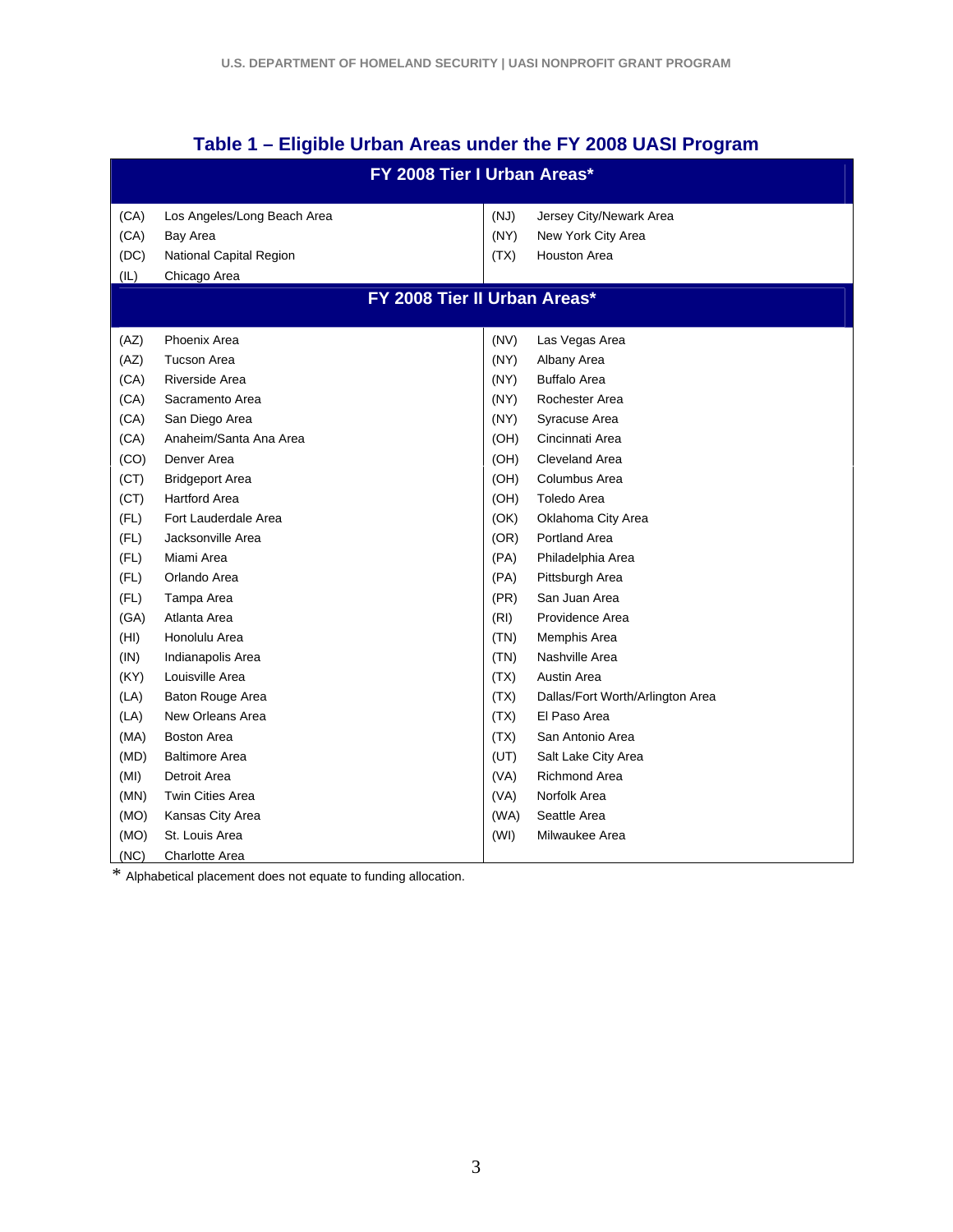# **PART III. PROGRAM REQUIREMENTS**

This section provides detailed information about specific application requirements and the process for submission of applications.

#### **A. General Program Requirements**

The SAA is the only entity eligible formally to apply for these funds. Applications must be provided to the SAA from eligible nonprofit organizations (as described under section 501(c)(3) of the Internal Revenue Code of 1986 and exempt from tax under section 501(a) of such Code) that are at **high risk of international terrorist attack** and are located within one of the specific UASI-eligible urban areas listed in Table 1.

**Grant funds.** States must pass-through at a minimum, 97 percent of NSGP grant funds. Any funds retained by the State on behalf of NSGP for management and administrative purposes must be used in direct support of the NSGP jurisdiction. States must provide documentation, upon request from the NSGP jurisdiction, demonstrating how any NSGP funds retained by the State are directly supporting the jurisdiction.

DHS will track the congressionally-mandated obligation of funds to local units of government through each State's Initial Strategy Implementation Plan. In addition, DHS strongly encourages the timely obligation of funds from local units of government to other subgrantees, as appropriate.

**Management and Administration (M&A) limits.** A maximum of three percent (3%) of funds awarded may be retained by the State, and any funds retained are to be used solely for management and administrative purposes associated with the NSGP award. States may pass through a portion of the State M&A allocation to local subgrantees to support local management and administration activities.

**Match requirement.** Grant recipients must meet a 75 percent Federal-25 percent grantee match requirement. Grantee contributions must be from non-Federal sources. The grantee's match may be met through cash or in-kind contributions which may include training investments related to use of equipment purchased with the grant, or training investments related to general purpose security and emergency preparedness for staff. For example, the costs of training security guards on new screening equipment purchased as part of the grant or providing general preparedness training for nonprofit organization staff can be leveraged to satisfy the match. In no event can regular personnel costs such as salary, overtime, or other operational costs unrelated to training be used to satisfy the matching requirement.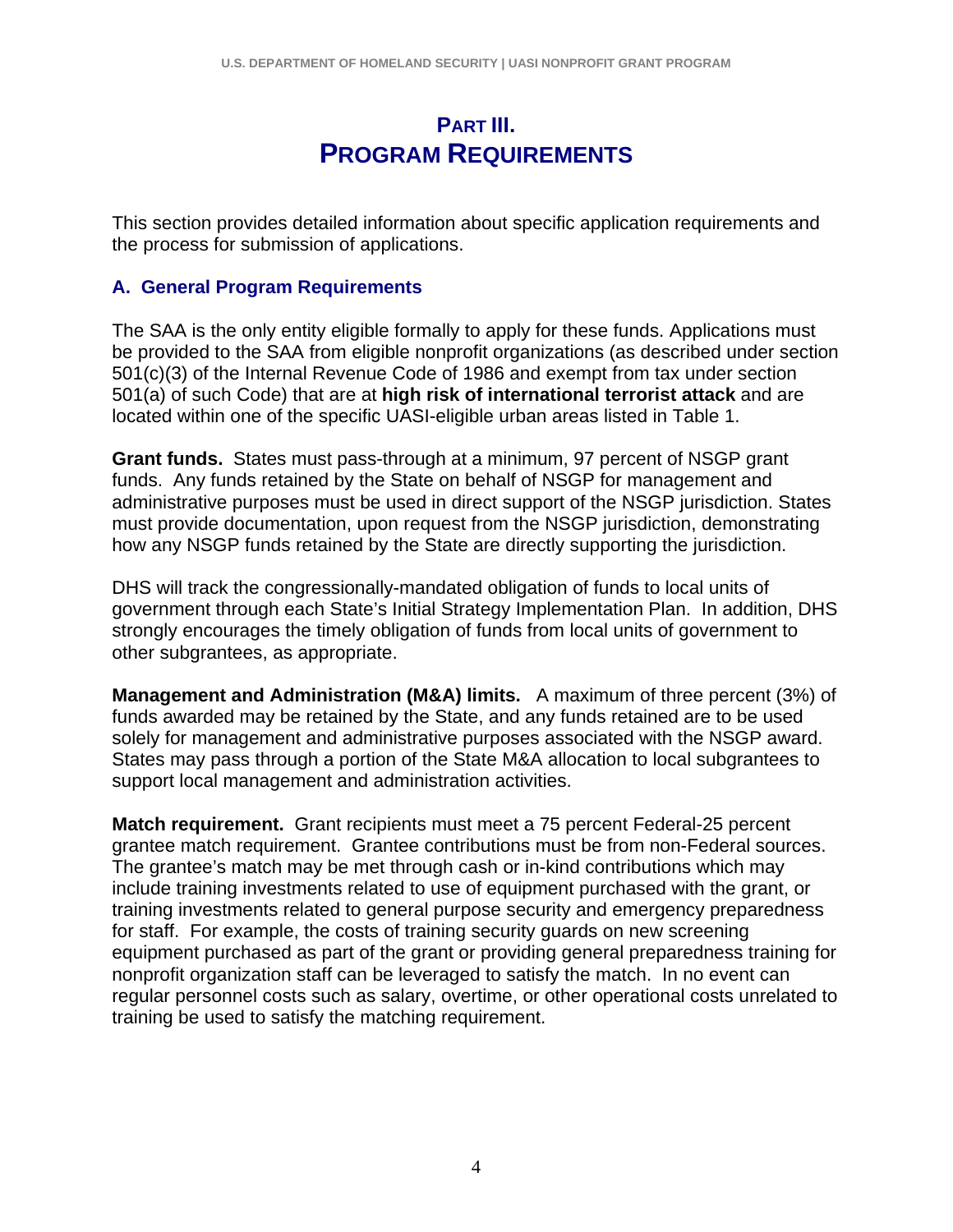# **B. Application Requirements**

The following steps must be completed using the on-line *grants.gov* system to ensure a successful application submission, however applicants should review the relevant program-specific sections of this Guidance for additional requirements that may apply.

Applicants must complete the following for the FY 2008 UASI Nonprofit Security Grant Program application:

| Valid Central Contractor Registry (CCR) Registration                                                                                                                                                                                                                  |
|-----------------------------------------------------------------------------------------------------------------------------------------------------------------------------------------------------------------------------------------------------------------------|
| Data Universal Numbering System (DUNS) Number                                                                                                                                                                                                                         |
| <b>Grants.gov Online Application</b>                                                                                                                                                                                                                                  |
| Review of Application by the State Single Point of Contact (SPOC) (if<br>applicable)                                                                                                                                                                                  |
| Investment Justifications for all nonprofit organization applicants in PDF<br>format                                                                                                                                                                                  |
| List of all prioritized scores assigned to each nonprofit organization<br>investment justification, in accordance with the "Investment Justification<br>Questions, Criteria, and Prioritization Methodology for SAAs and Urban<br>Area Working Groups" excel template |

Note: In addition to these general requirements, applicants should review the relevant program-specific sections of this Guidance for additional requirements. *All grant recipients are assumed to have read, understood, and accepted the Program Guidance as binding.*

- **1. Application via** *grants.gov***.** DHS participates in the Administration's e-government initiative. As part of that initiative, all applicants must file their applications using the Administration's common electronic "storefront" -- *grants.gov*. Eligible SAAs must apply for funding through this portal, accessible on the Internet at *http://www.grants.gov.*
- **2. Application deadline**. Completed Applications must be submitted to *grants.gov* no later than **11:59 PM EDT, May 1, 2008.**
- **3. Valid Central Contractor Registry (CCR) Registration**. The application process also involves an updated and current registration by the applicant. Eligible applicants must confirm CCR registration at *http://www.ccr.gov,* as well as apply for funding through *grants.gov.*
- **4. On-line application.** The on-line application must be completed and submitted using *grants.gov* after CCR registration is confirmed. The on-line application includes the following required forms and submissions:
	- Standard Form 424, Application for Federal Assistance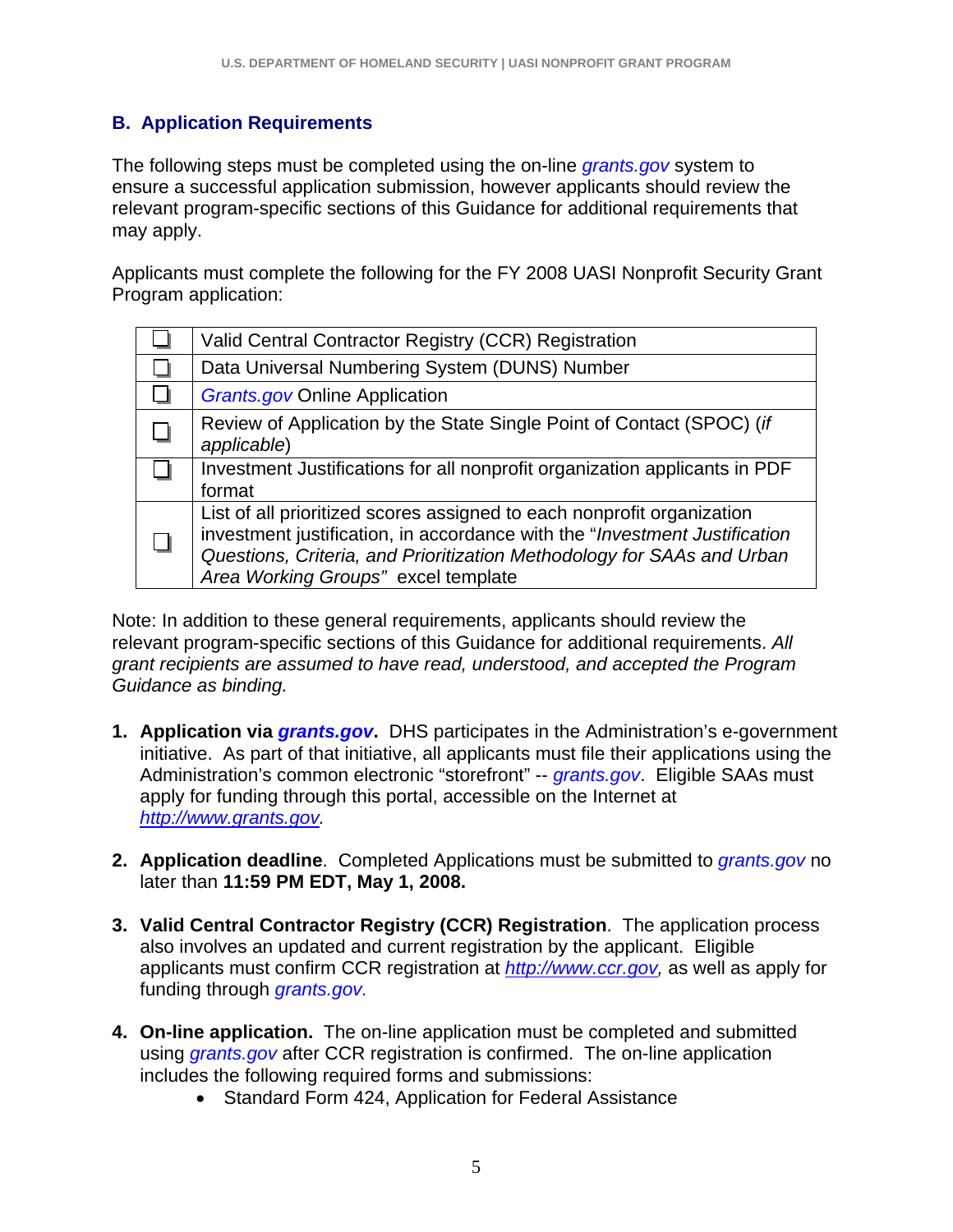- Standard Form 424B Assurances
- Standard Form LLL, Disclosure of Lobbying Activities
- Standard Form 424A, Budget Information
- Certification Regarding Debarment, Suspension, and Other Responsibility **Matters**
- Any additional Required Attachments

The program title listed in the Catalog of Federal Domestic Assistance (CFDA) is "*Homeland Security Grant Program."* The CFDA number is **97.008**. When completing the on-line application, applicants should identify their submissions as new, non-construction applications.

- **5. Project period.** The project period will be for a period not to exceed 24 months. Extensions to the period of performance will be considered on a case-by-case basis only through formal written requests to DHS.
- **6. DUNS number**. The SAA and nonprofit applicants must each provide a Dun and Bradstreet Data Universal Numbering System (DUNS) number with their application. This number is a required field within *grants.gov* for CCR Registration and within the Investment Justification. Organizations should verify that they have a DUNS number, or take the steps necessary to obtain one, as soon as possible. Applicants can receive a DUNS number at no cost by calling the dedicated toll-free DUNS Number request line at (800) 333-0505.
- **7. Investment Justifications.** As part of the application process, applicants must develop a formal Investment Justification that addresses each initiative being proposed for funding.

Please see Appendix A as well for further guidance in preparing the Investment Justification.

**8. State Preparedness Report.** PKEMRA requires any State that receives Federal preparedness assistance to submit a State Preparedness Report to DHS. For FY 2008, the State Preparedness Report consolidates existing requirements into a single submission, including updates to the Nationwide Plans Review (NPR) Phase 1; development of the Program Evaluation Report, as required in FY 2007 HSGP; and updates to the State Program and Capability Enhancement Plan.

State Preparedness Reports must be submitted to DHS by March 31, 2008. **Receipt is a prerequisite for applicants to receive any FY 2008 DHS preparedness grant funding.**

State Preparedness Reports will be marked and handled as "For Official Use Only" due to the sensitive nature of the information contained in them. DHS has established a secure internet portal at *https://odp.esportals.com/* to receive and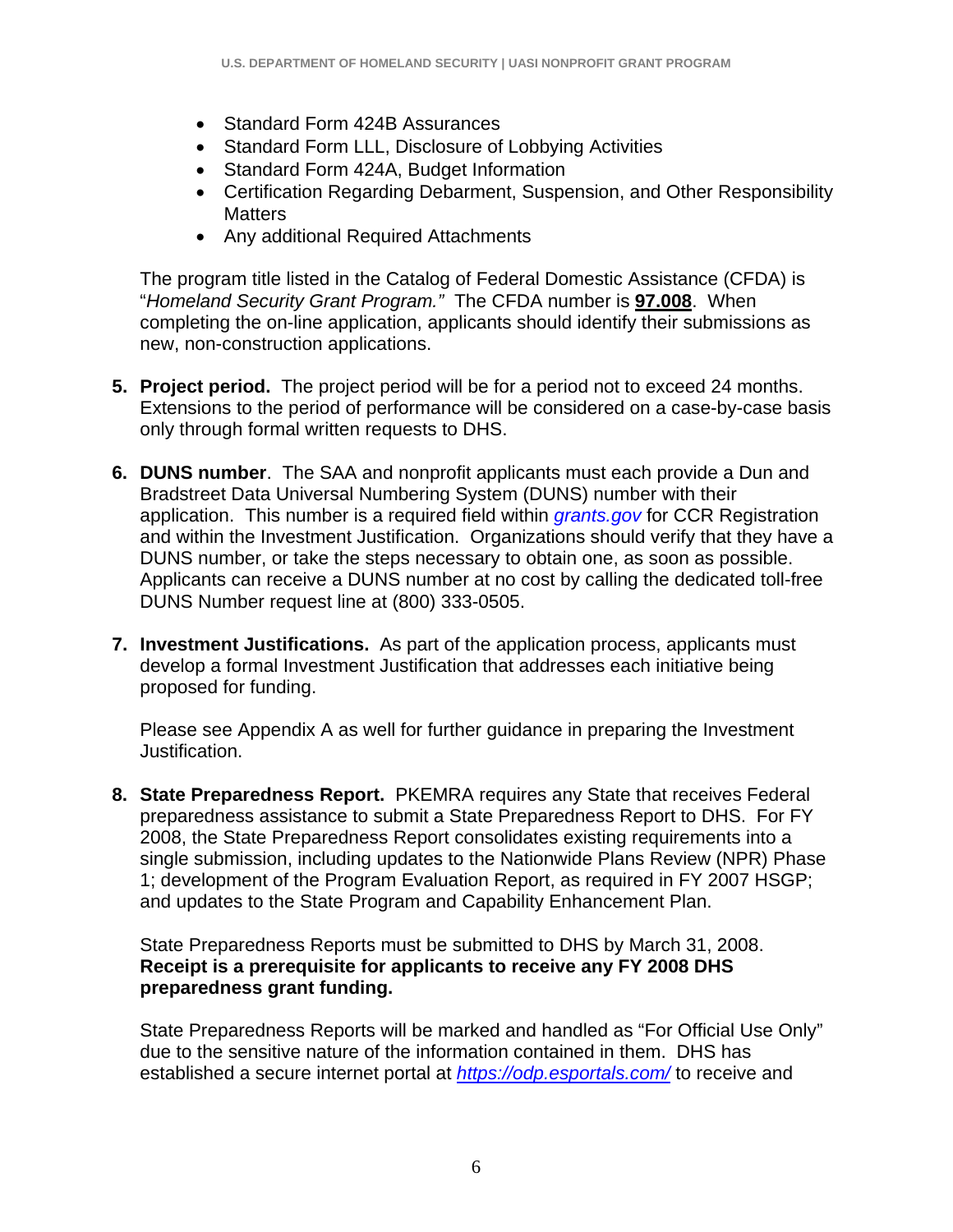manage all State Preparedness Reports in order to safeguard them and any information identifying potential shortcomings.

**9. Single Point of Contact (SPOC) review.** Executive Order 12372 requires applicants from State and local units of government or other organizations providing services within a State to submit a copy of the application to the State SPOC, if one exists, and if this program has been selected for review by the State. Applicants must contact their State SPOC to determine if the program has been selected for State review. Executive Order 12372 can be referenced at *http://www.archives.gov/federal-register/codification/executive-order/12372.html*.

## **10. Standard financial requirements.**

**10.1 -- Non-supplanting certification.** This certification affirms that grant funds will be used to supplement existing funds, and will not replace (supplant) funds that have been appropriated for the same purpose. Applicants or grantees may be required to supply documentation certifying that a reduction in non-Federal resources occurred for reasons other than the receipt or expected receipt of Federal funds.

**10.2 -- Assurances.** Assurances forms (SF-424B and SF-424D) can be accessed at *http://www07.grants.gov/agencies/approved\_standard\_forms.jsp* It is the responsibility of the recipient of the Federal funds to understand fully and comply with these requirements. Failure to comply may result in the withholding of funds, termination of the award or other sanctions. The applicant will be agreeing to these assurances upon the submission of the application.

**10.3 -- Certifications regarding lobbying, debarment, suspension, other responsibility matters and the drug-free workplace requirement.** This certification, which is a required component of the on-line application, commits the applicant to compliance with the certification requirements under 44 CFR Part 17,which contains provisions for *Government-wide Debarment and Suspension (Non-procurement) and Government-wide Requirements for Drug-Free Workplace (Grants); and 44* CFR part 18, *the New Restrictions on Lobbying.* All of these can be referenced at: *http://www.access.gpo.gov/nara/cfr/waisidx\_07/44cfrv1\_07.html http://www.access.gpo.gov/nara/cfr/waisidx\_00/44cfrv1\_00.html.* 

## **11. Technology requirements.**

**11.1 -- National Information Exchange Model (NIEM).** DHS requires all grantees to use the latest NIEM specifications and guidelines regarding the use of Extensible Markup Language (XML) for all NSGP awards.Further information about the required use of NIEM specifications and guidelines is available at *http://www.niem.gov.* 

**11.2 -- Geospatial guidance.** Geospatial technologies capture, store, analyze, transmit, and/or display location-based information (i.e., information that can be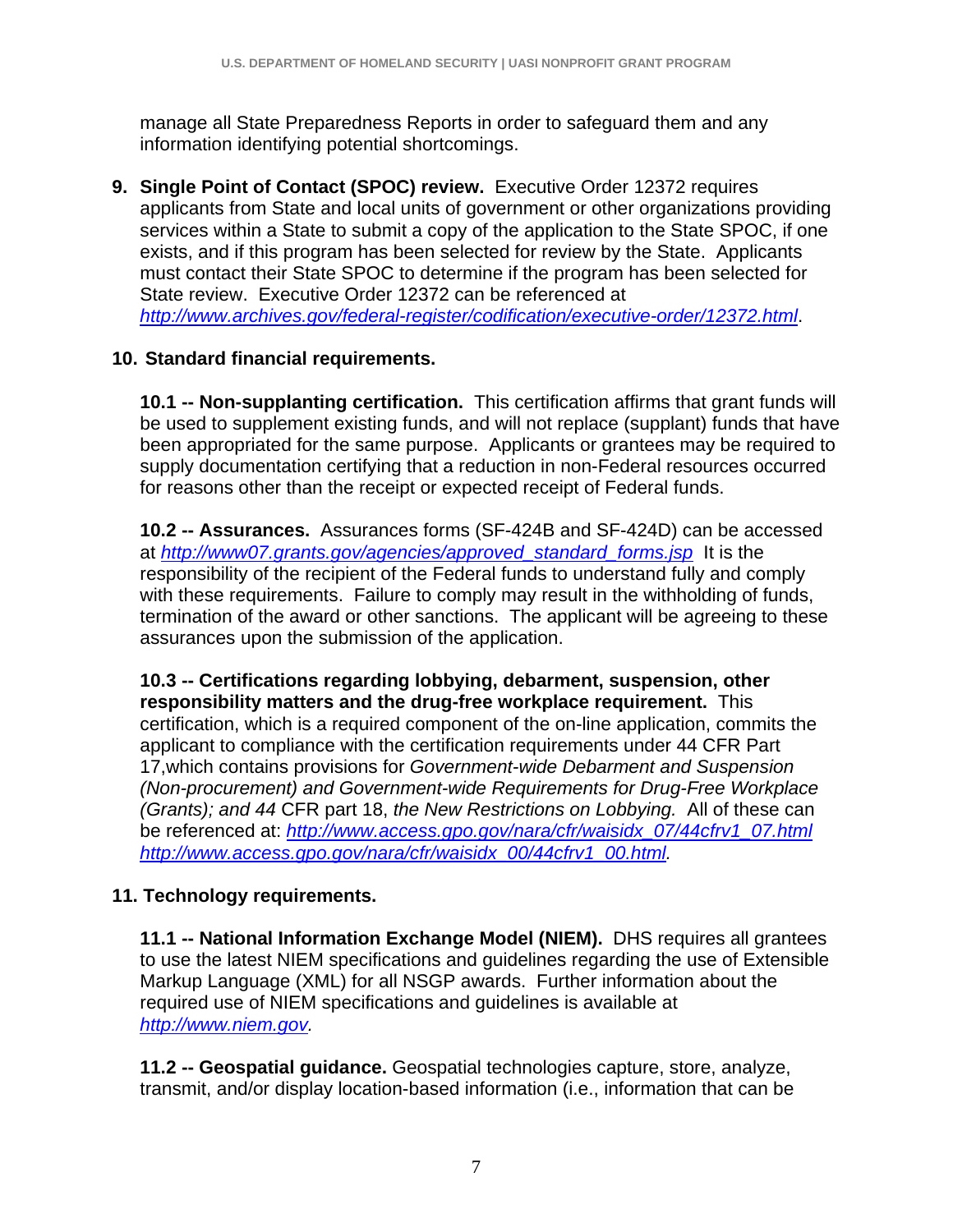linked to a latitude and longitude). DHS encourages grantees to align any geospatial activities with the guidance available on the FEMA website at *http://www.fema.gov/grants*.

**11.3 -- 28 CFR Part 23 guidance.** DHS requires that any information technology system funded or supported by NSGP funds comply with 28 CFR Part 23, Criminal Intelligence Systems Operating Policies, if this regulation is determined to be applicable.

# **12. Administrative requirements.**

**12.1 -- Freedom of Information Act (FOIA).** DHS recognizes that much of the information submitted in the course of applying for funding under this program or provided in the course of its grant management activities may be considered law enforcement sensitive or otherwise important to national security interests. While this information under Federal control is subject to requests made pursuant to the Freedom of Information Act (FOIA), 5. U.S.C. §552, all determinations concerning the release of information of this nature are made on a case-by-case basis by the DHS FOIA Office, and may likely fall within one or more of the available exemptions under the Act. The applicant is encouraged to consult its own State and local laws and regulations regarding the release of information, which should be considered when reporting sensitive matters in the grant application, needs assessment and strategic planning process. The applicant may also consult FEMA regarding concerns or questions about the release of information under State and local laws. The grantee should be familiar with the regulations governing Sensitive Security Information (49 CFR Part 1520), as it may provide additional protection to certain classes of homeland security information.

**12.2 -- Protected Critical Infrastructure Information (PCII)**. The PCII Program, established pursuant to the Critical Infrastructure Information Act of 2002 (CII Act), created a new framework, which enables State and local jurisdictions and members of the private sector voluntarily to submit sensitive information regarding critical infrastructure to DHS. The Act also provides statutory protection for voluntarily shared CII from public disclosure and civil litigation. If validated as PCII, these documents can only be shared with authorized users who agree to safeguard the information.

PCII accreditation is formal recognition that the covered government entity has the capacity and capability to receive and store PCII. DHS encourages all SAAs to pursue PCII accreditation to cover their state government and attending local government agencies. Accreditation activities include signing an MOA with DHS, appointing a PCII Officer, and implementing a self-inspection program. For additional information about PCII or the accreditation process, please contact the DHS PCII Program Office at pcii-info@dhs.gov*.*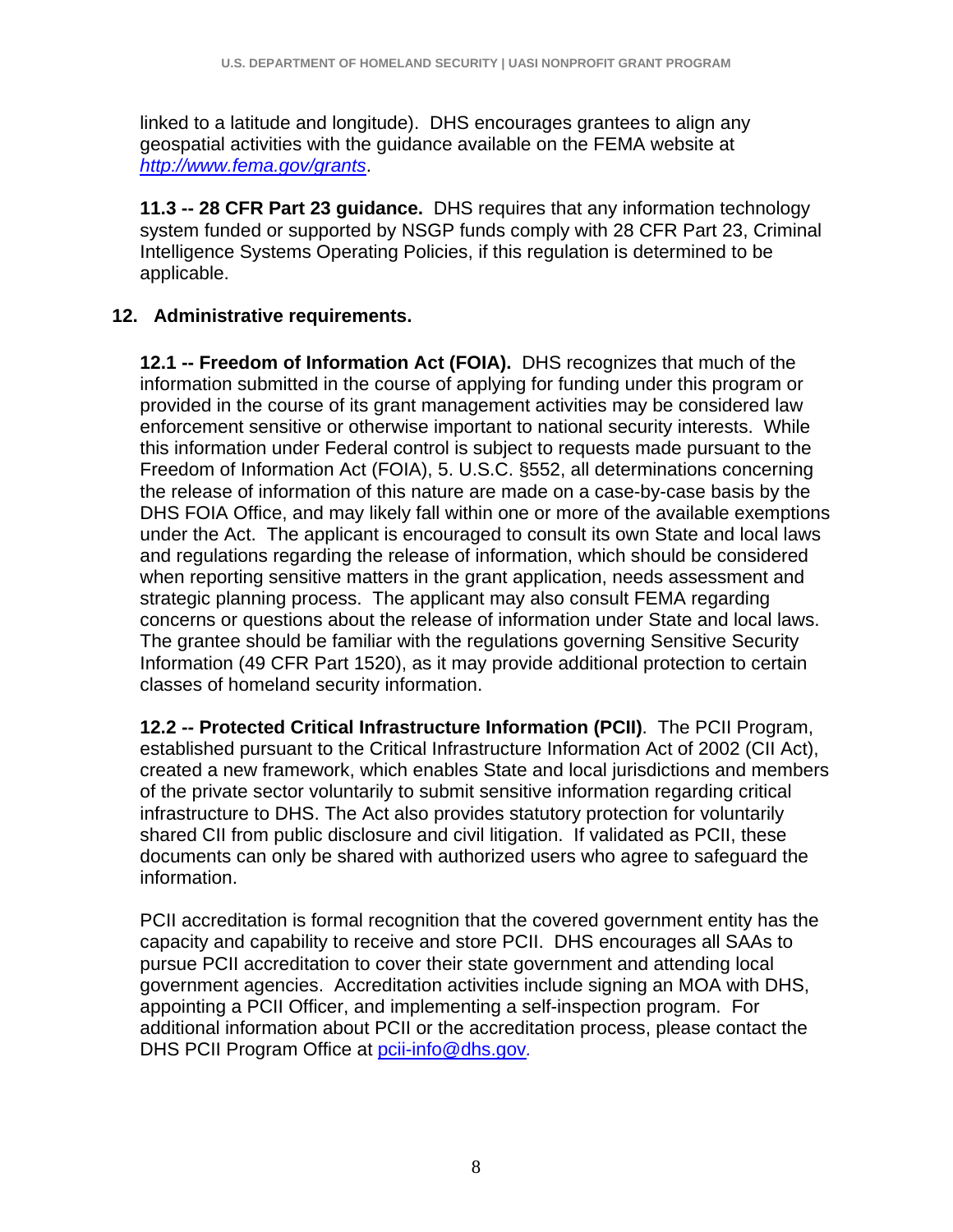**12.3 -- Compliance with Federal civil rights laws and regulations.** The grantee is required to comply with Federal civil rights laws and regulations. Specifically, the grantee is required to provide assurances as a condition for receipt of Federal funds that its programs and activities comply with the following:

- *Title VI of the Civil Rights Act of 1964, as amended, 42. U.S.C. 2000 et. seq.*  – no person on the grounds of race, color or national origin will be excluded from participation in, be denied the benefits of, or be otherwise subjected to discrimination in any program or activity receiving Federal financial assistance.
- *Section 504 of the Rehabilitation Act of 1973, as amended, 29 U.S.C. 794*  no qualified individual with a disability in the United States, shall, by reason of his or her disability, be excluded from the participation in, be denied the benefits of, or otherwise be subjected to discrimination in any program or activity receiving Federal financial assistance.
- *Title IX of the Education Amendments of 197*2, *as amended, 20 U.S.C. 1681 et. seq.* – discrimination on the basis of sex is eliminated in any education program or activity receiving Federal financial assistance.
- *The Age Discrimination Act of 1975, as amended, 20 U.S.C. 6101 et. seq.*  no person in the United States shall be, on the basis of age, excluded from participation in, denied the benefits of or subjected to discrimination under any program or activity receiving Federal financial assistance.

Grantees must comply with all regulations, guidelines, and standards adopted under the above statutes. The grantee is also required to submit information, as required, to the DHS Office for Civil Rights and Civil Liberties concerning its compliance with these laws and their implementing regulations.

**12.4 -- Services to limited English proficient (LEP) persons**. Recipients of DHS financial assistance are required to comply with several Federal civil rights laws, including Title VI of the Civil Rights Act of 1964, as amended. These laws prohibit discrimination on the basis of race, color, religion, natural origin, and sex in the delivery of services. National origin discrimination includes discrimination on the basis of limited English proficiency. To ensure compliance with Title VI, recipients are required to take reasonable steps to ensure that LEP persons have meaningful access to their programs. Meaningful access may entail providing language assistance services, including oral and written translation, where necessary. The grantee is encouraged to consider the need for language services for LEP persons served or encountered both in developing their Investment Justifications and budgets and in conducting their programs and activities. Reasonable costs associated with providing meaningful access for LEP individuals are considered allowable program costs. For additional information, see *http://www.lep.gov.*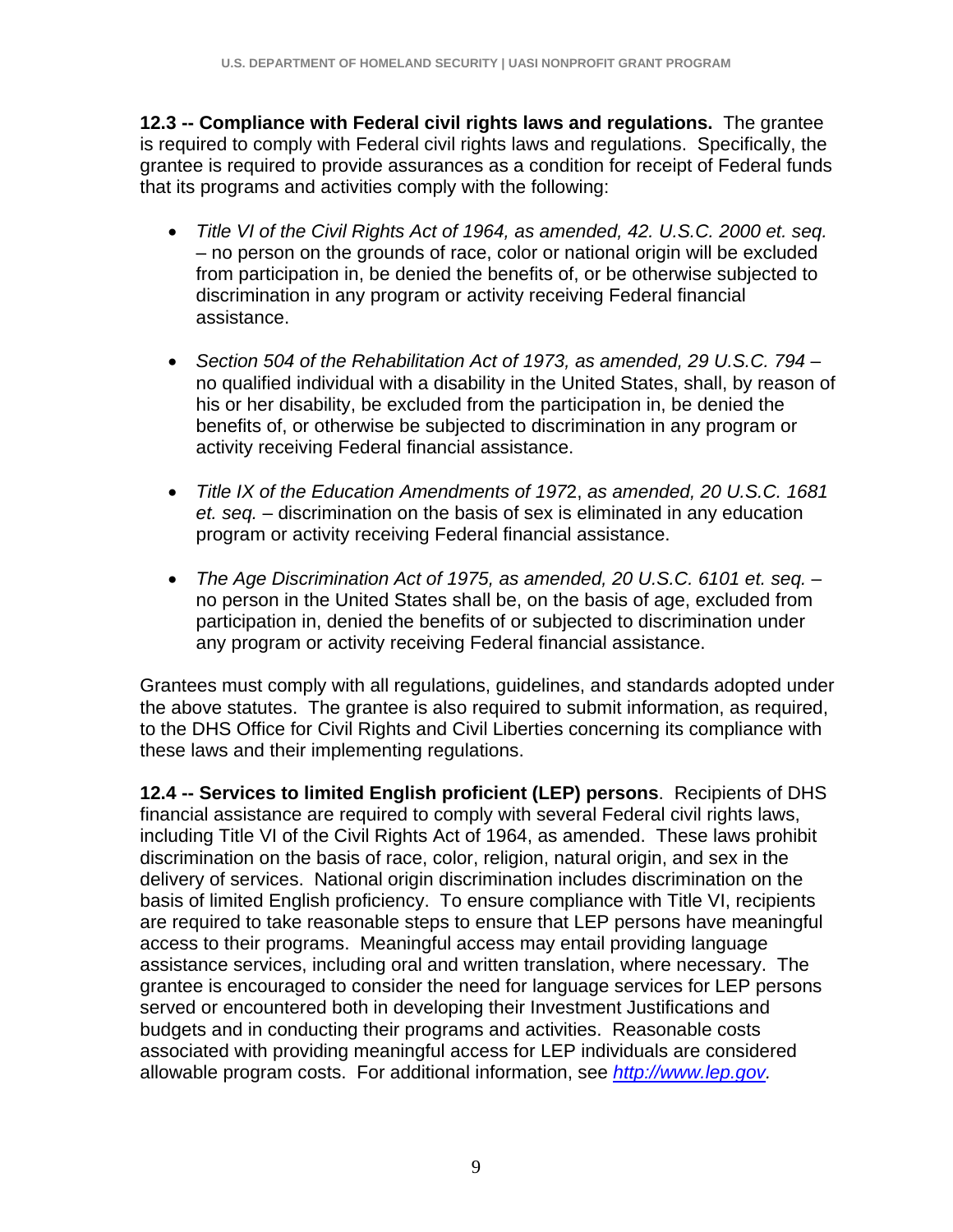#### **12.5 -- Integrating individuals with disabilities into emergency planning**.

Section 504 of the Rehabilitation Act of 1973, as amended, prohibits discrimination against people with disabilities in all aspects of emergency mitigation, planning, response, and recovery by entities receiving financial from DHS. In addition, Executive Order #13347, entitled "Individuals with Disabilities in Emergency Preparedness" signed in July 2004, requires the Federal Government to support safety and security for individuals with disabilities in situations involving disasters, including earthquakes, tornadoes, fires, floods, hurricanes, and acts of terrorism. Executive Order 13347 requires the federal government to, among other things, encourage consideration of the needs of individuals with disabilities served by State, local, and tribal governments in emergency preparedness planning.

DHS has several resources available to assist emergency managers in planning and response efforts related to people with disabilities and to ensure compliance with Federal civil rights laws:

- **Guidelines for Accommodating Individuals with Disabilities in Disaster:** The Guidelines synthesize the array of existing accessibility requirements into a user friendly tool for use by response and recovery personnel in the field. The Guidelines are available at *http://www.fema.gov/oer/reference/*.
- **Disability and Emergency Preparedness Resource Center:** A web-based "Resource Center" that includes dozens of technical assistance materials to assist emergency managers in planning and response efforts related to people with disabilities. The "Resource Center" is available at *http://www.disabilitypreparedness.gov*.
- *Lessons Learned Information Sharing (LLIS)* resource page on **Emergency Planning for Persons with Disabilities and Special Needs:** A true one-stop resource shop for planners at all levels of government, non-governmental organizations, and private sector entities, the resource page provides more than 250 documents, including lessons learned, plans, procedures, policies, and guidance, on how to include citizens with disabilities and other special needs in all phases of the emergency management cycle.

LLIS.gov is available to emergency response providers and homeland security officials from the local, state, and federal levels. To access the resource page, log onto *http://www.LLIS.gov* and click on *Emergency Planning for Persons with Disabilities and Special Needs* under *Featured Topics*. If you meet the eligibility requirements for accessing Lessons Learned Information Sharing, you can request membership by registering online.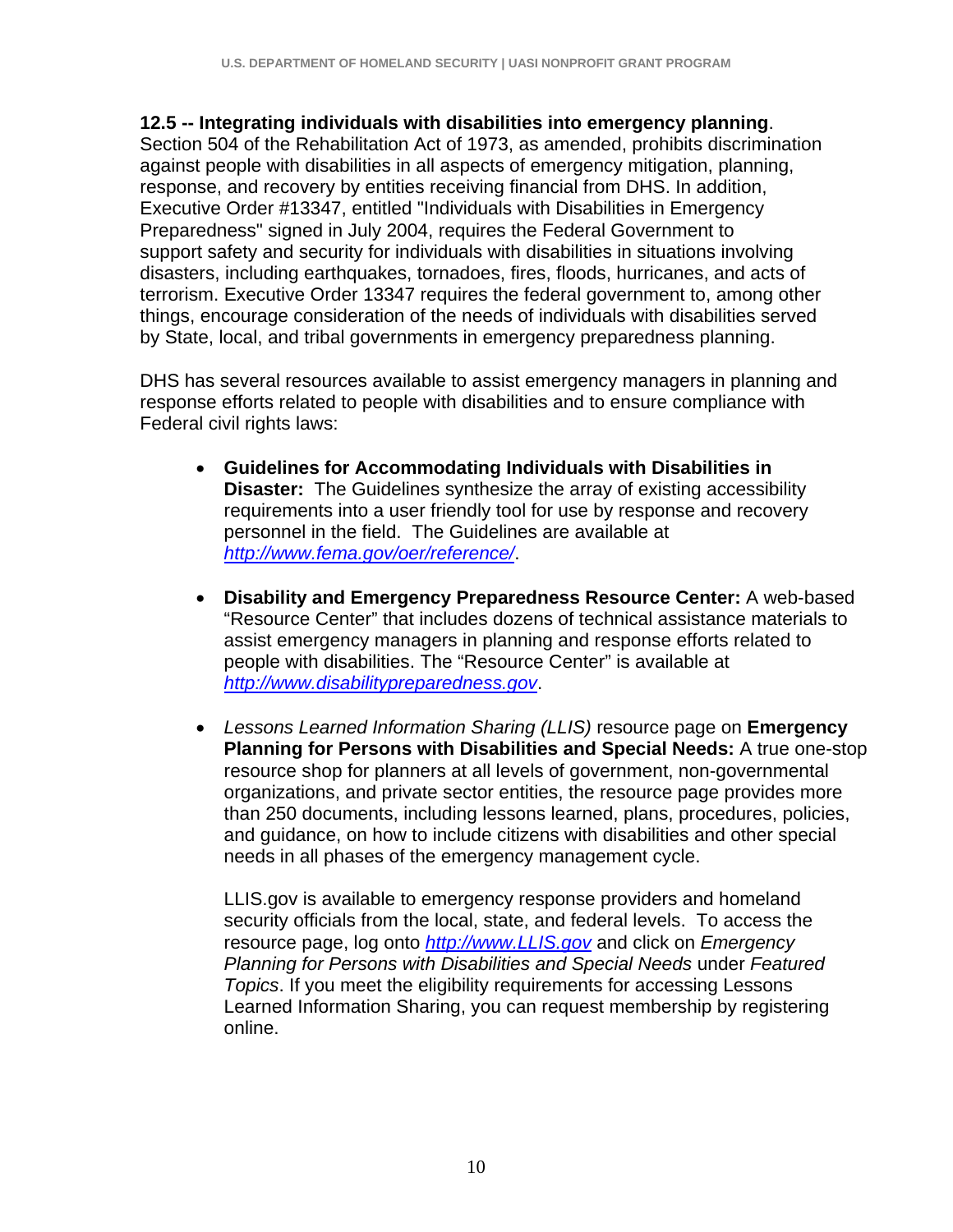**12.6 -- Compliance with the National Energy Conservation Policy and Energy Policy Acts.** In accordance with the Consolidated Appropriations Act of 2008 (P.L. 110-161), all FY 2008 grant funds must comply with the following two requirements:

- None of the funds made available through shall be used in contravention of the Federal buildings performance and reporting requirements of Executive Order No. 13123, part 3 of title V of the National Energy Conservation Policy Act (42 USC 8251 et. Seq.), or subtitle A of title I of the Energy Policy Act of 2005 (including the amendments made thereby)**.**
- None of the funds made available shall be used in contravention of section 303 of the Energy Policy Act of 1992 (42 USC13212).

**12.7 -- Environmental and Historic Preservation Compliance.** FEMA is required to consider the potential impacts to the human and natural environment of projects proposed for FEMA funding. FEMA, through its Environmental and Historic Preservation (EHP) Program, engages in a review process to ensure that FEMAfunded activities comply with various Federal laws including: National Environmental Policy Act, National Historic Preservation Act, Endangered Species Act, and Executive Orders on Floodplains (11988), Wetlands (11990) and Environmental Justice (12898). The goal of these compliance requirements is to protect our nation's water, air, coastal, wildlife, agricultural, historical, and cultural resources, as well as to minimize potential adverse effects to children and low-income and minority populations.

The grantee shall provide any information requested by FEMA to ensure compliance with applicable Federal EHP requirements. Any project with the potential to impact EHP resources (see Section E.8) cannot be initiated until FEMA has completed its review. Grantees may be required to provide detailed information about the project, including the following: location (street address or map coordinates); description of the project including any associated ground disturbance work, extent of modification of existing structures, construction equipment to be used, staging areas, access roads, etc; year the existing facility was built; natural, biological, and/or cultural resources present in the project vicinity; visual documentation such as site and facility photographs, project plans, maps, etc; and possible project alternatives.

For certain types of projects, FEMA must consult with other Federal and state agencies such as the U.S. Fish and Wildlife Service, State Historic Preservation Offices, and the U.S. Army Corps of Engineers, as well as other agencies and organizations responsible for protecting natural and cultural resources. For projects with the potential to have significant adverse effects on the environment and/or historic properties, FEMA's EHP review and consultation may result in a substantive agreement between the involved parties outlining how the grantee will avoid the effects, minimize the effects, or, if necessary, compensate for the effects.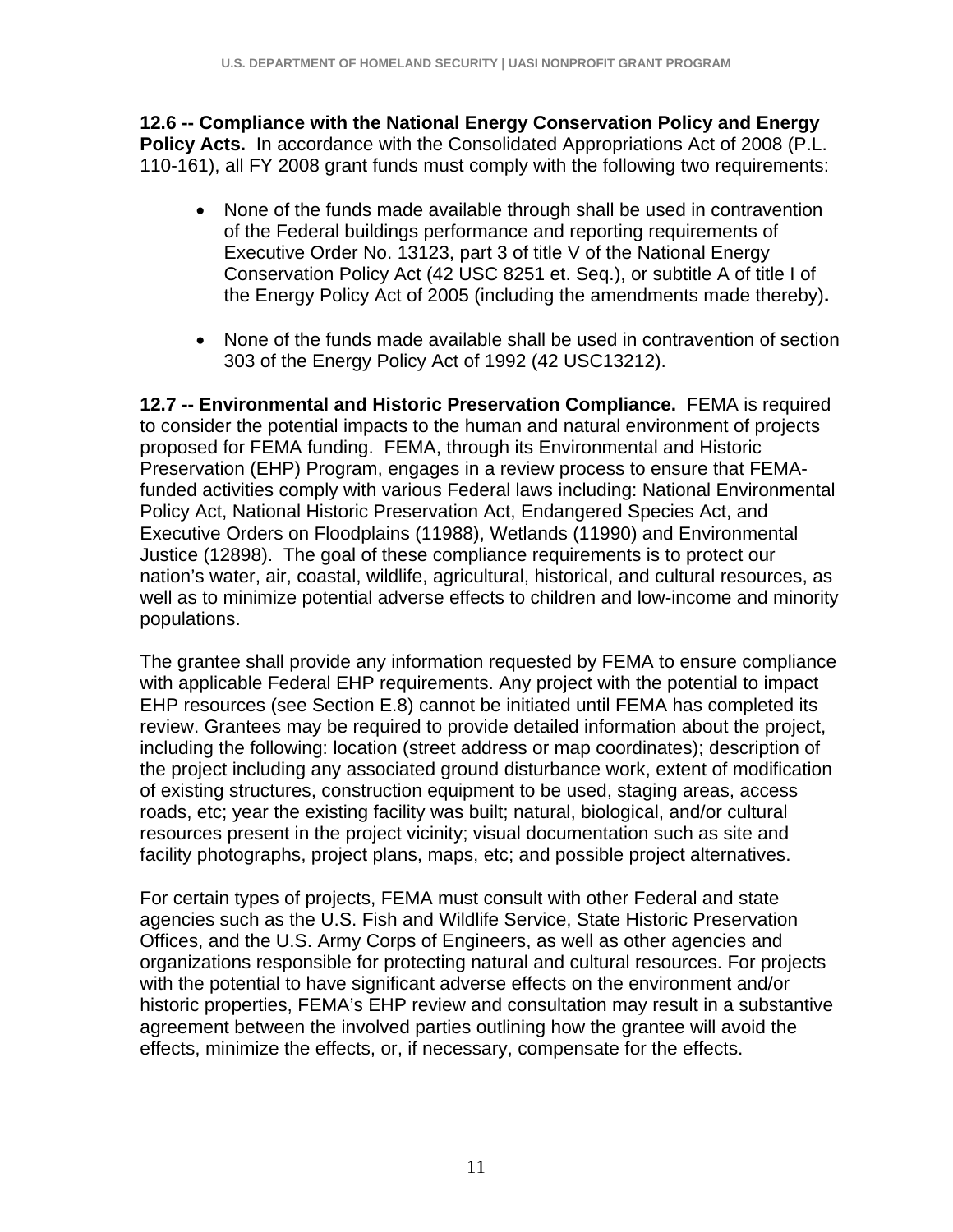Because of the potential for significant adverse effects to EHP resources or public controversy, some projects may require an additional assessment or report, such as an Environmental Assessment, Biological Assessment, archaeological survey, cultural resources report, wetlands delineation, or other document, as well as a public comment period. Grantees are responsible for the preparation of such documents, as well as for the implementation of any treatment or mitigation measures identified during the EHP review that are necessary to address potential adverse impacts. Grantees may use NSGP funds toward the costs of preparing such documents and/or implementing treatment or mitigation measures. Failure of the grantee to meet Federal, State, and local EHP requirements, obtain applicable permits, and comply with any conditions that may be placed on the project as the result of FEMA's EHP review may jeopardize Federal funding.

For more information on FEMA's EHP requirements, SAAs should refer to FEMA's Information Bulletin #271, *Environmental Planning and Historic Preservation Requirements for Grants.*

# **C. Application Evaluation**

DHS will evaluate and act on applications within **90 days** of the submission deadline. Each Investment Justification will be reviewed for completeness, adherence to programmatic guidelines, feasibility, and how well the proposed solution addresses the identified risk. Applications will be reviewed in two phases to leverage local knowledge and understanding of the applicant's risk for terrorist attack, while also ensuring coordination and alignment with Federal, State and local preparedness efforts.

First, applications will be reviewed and prioritized by the respective Urban Area Working Group (UAWG) in coordination with the local Citizen Corps Council, if they are separate entities. The UAWG is responsible for coordinating the development and implementation of all preparedness activities for its respective local jurisdictions. Prioritized applications will be reviewed by the respective State Administrative Agency (SAA) for concurrence/non-concurrence. As part of the UASI Nonprofit Security Grant Program application, the SAA must work with the UAWG and local Citizen Corps Council to develop a prioritized list of nonprofit proposals, in accordance with the "*Investment Justification Questions, Criteria, and Prioritization Methodology for SAAs and UAWGs"* excel template located at *http://www.fema.gov/grants.* This list and all investment justifications will be submitted through grants.gov. Finally applications will be reviewed and award determinations made through a panel of evaluators from across DHS, including components within the Federal Emergency Management Agency, the Office of Infrastructure Protection (e.g., Protective Security Coordination Division, Office of Bombing Prevention), the Domestic Nuclear Detection Office (as applicable), and the Office of Intelligence and Analysis.

Evaluation criteria include items such as: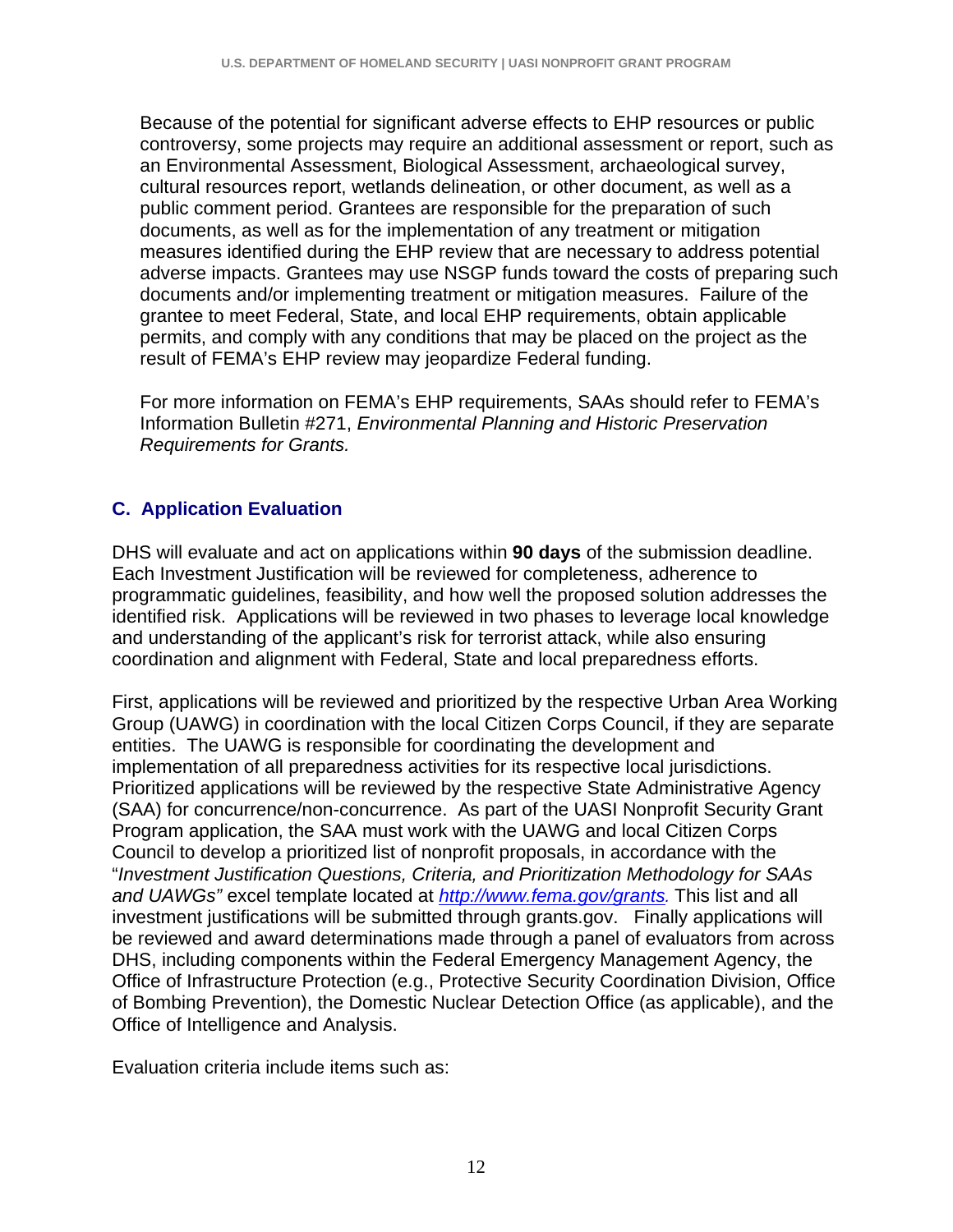- **IDENT** Identification and substantiation of prior threats or attacks (within or outside the U.S.) by a terrorist organization, network, or cell against the applicant
- Symbolic value of the site(s) as a highly recognized national or historical institution that renders the site a possible target of terrorism
- **Proximity of the nonprofit organization to identified CI/KR**
- Role of the applicant nonprofit organization in responding to terrorist attacks
- Findings from previously conducted threat and/or vulnerability assessments
- **Integration of nonprofit preparedness with broader state and local preparedness** efforts to include coordination with the Citizen Corps Council
- Complete, feasible investment justifications that address an identified risk, including threat and vulnerability

# **D. Allowable Costs Guidance**

**1. Equipment.** Allowable costs are focused on target hardening activities. Thus, funding can be used for the acquisition and installation of security equipment on real property (including buildings and improvements) owned or leased by the nonprofit organization, specifically in prevention of and/or protection against the risk of a terrorist attack. This equipment is **limited to two categories** of items on the Authorized Equipment List (AEL):

- **Physical Security Enhancement Equipment**
- **Inspection and Screening Systems**

The equipment categories are listed on the web-based AEL on the Responder Knowledge Base (RKB), which is sponsored by DHS and at *https://www.rkb.us/.* 

## *Equipment Standards*

Unless otherwise stated in the Grant Guidance, equipment must meet all mandatory regulatory and/or DHS-adopted standards to be eligible for purchase using these funds. Compliance must be demonstrated either via third-party certification by an approved certifying organization or, where permitted by the standard, a supplier's declaration of conformity (SDOC) with appropriate supporting data and documentation per ISO/IEC 17050. In addition, agencies will be responsible for obtaining and maintaining all necessary certifications and licenses for the requested equipment.

A list of mandatory standards for each equipment item can be found at the following website*: https://www.rkb.us/*

**2. Training.** Nonprofit organization security personnel may use NSGP funds to attend security-related training courses and programs. Allowable training-related costs under NSGP are limited to attendance fees for the training, and related expenses, such as materials, supplies, and/or equipment. Overtime, backfill, and/or travel expenses are not allowable costs. Allowable training topics are limited to the protection of CIKR,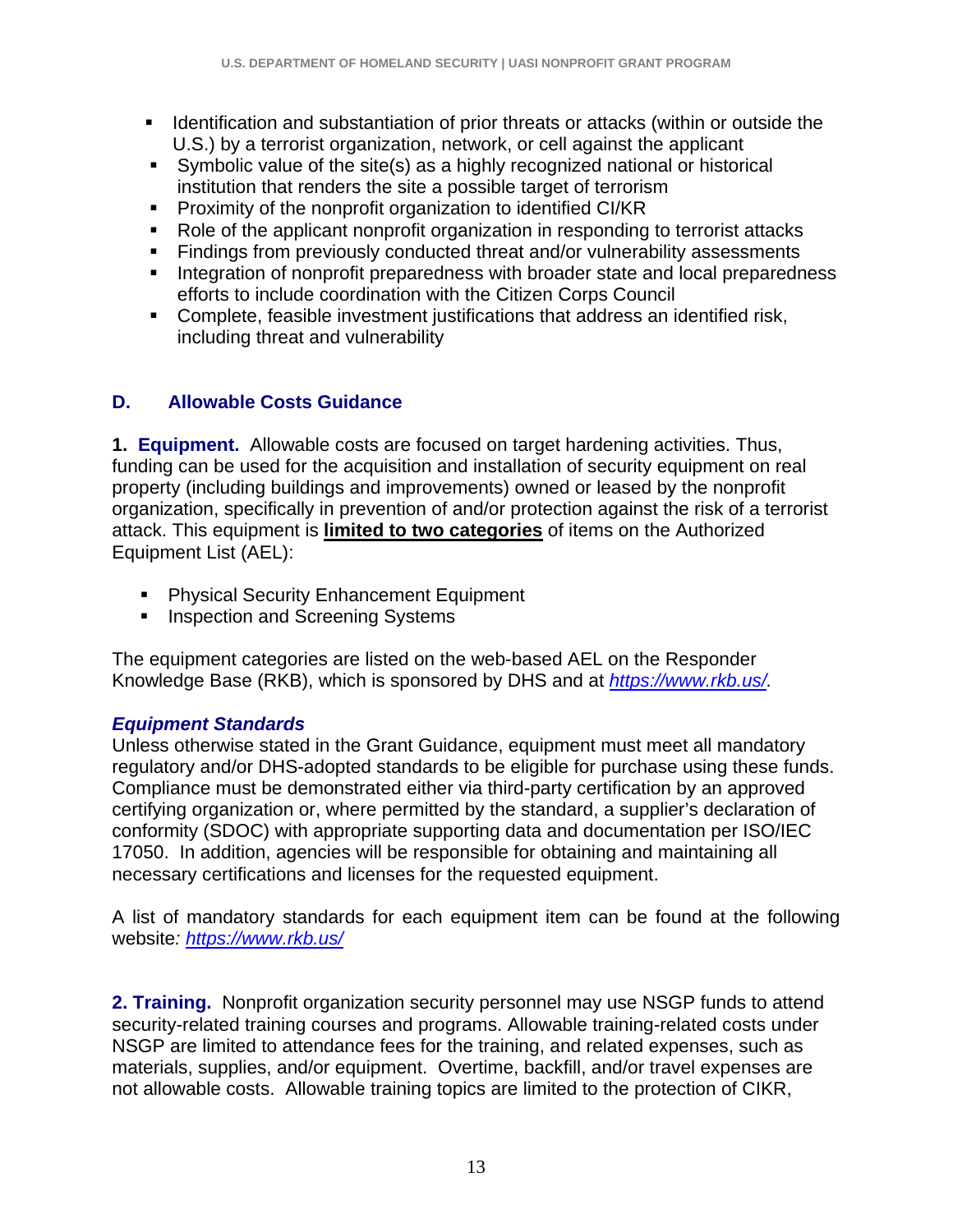including physical and cyber security, target hardening, and terrorism awareness/employee preparedness.

Training conducted using NSGP funds must address a specific threat and/or vulnerability, as identified in the nonprofit's Investment Justification. *Proposed attendance at training courses and all associated costs leveraging the FY 2008 NSGP must be included in the nonprofit organization's Investment Justification*.

Nonprofit organizations are required, within 30 days after attendance, to submit information to the SAA on all training supported with NSGP funds. This information will consist of course title, course description, mission area, level of training, the training provider, the date of the course, and the number and position titles of the individuals.

## *Allowable Training Costs*

Allowable training-related costs include the following:

• **Funds used to attend training,** including costs related to attendance of the training, and related expenses, such as materials, supplies, and/or equipment.

**3. Management and Administrative (M&A)**. No more than three percent (3%) of the total award amount may be used for M&A purposes. M&A activities are those defined as directly relating to the management and administration of the grant funds, such as financial management and monitoring.

M&A costs include the following categories of activities:

- Hiring of full-time or part-time staff or contractors/consultants:
	- o To assist with the management of UASI NSGP funds
	- o To assist with design, requirements, and implementation of the UASI **NSGP**
	- o Meeting compliance with reporting/data collection requirements, including data calls
- Development of operating plans for information collection and processing necessary to respond to DHS data calls
- Travel expenses directly related to management and administration of UASI NSGP funds
- Meeting-related expenses directly related to management and administration of UASI NSGP funds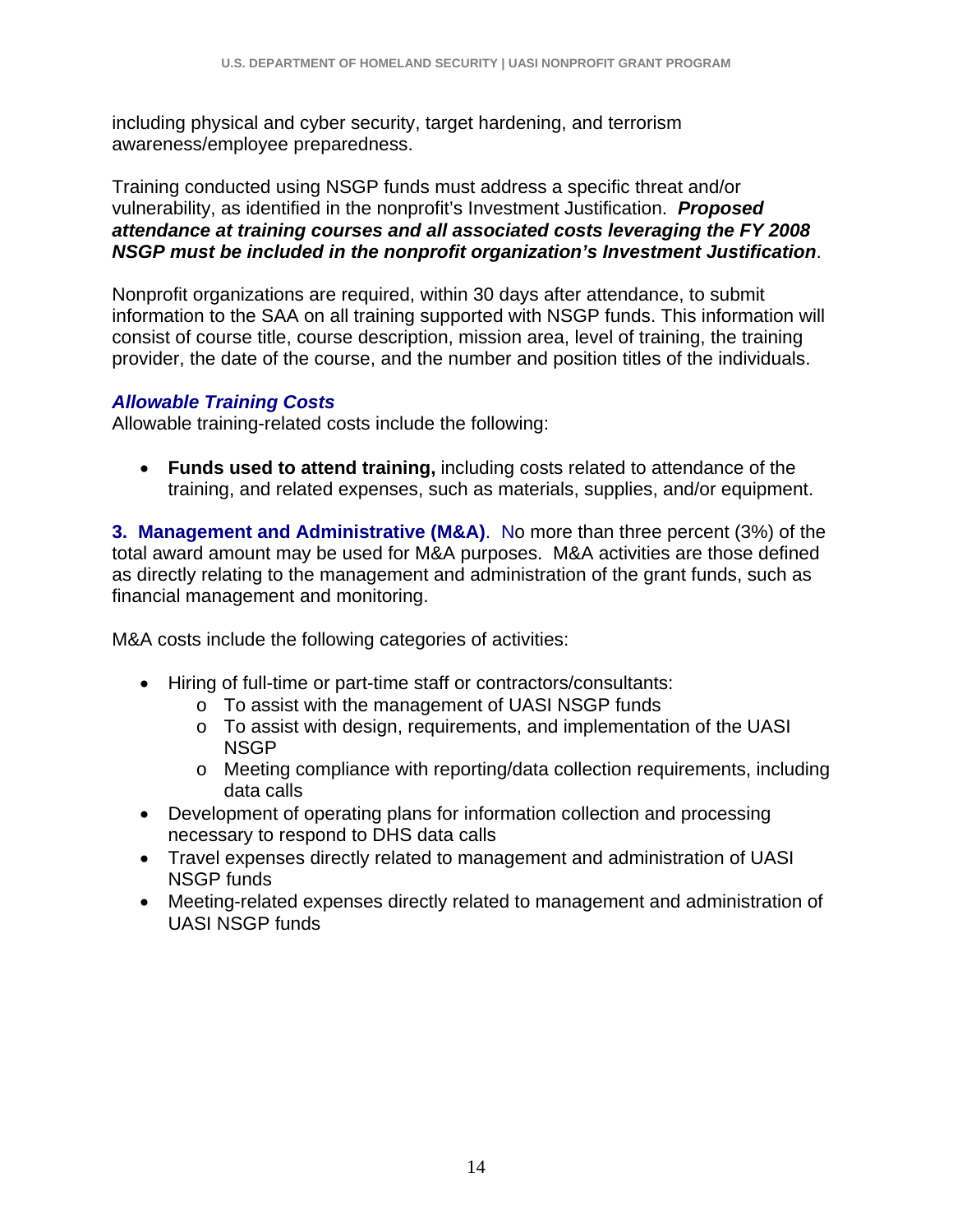# **APPENDIX A. INVESTMENT JUSTIFICATION**

Applicants will be required to submit Investment Justifications for funding requests that addresses the threat-oriented eligibility criteria as well as specific information on what activities will be implemented, what outcomes will be achieved, how the investment will be managed, and how the investment and related security enhancement activities are being coordinated with relevant state and local authorities.

In five pages or fewer using 12 point Times New Roman font and double-spaced lines, applicants must:

- **Describe their nonprofit organization, including:** 
	- o Membership and community served
	- o Symbolic value of the site(s) as a highly recognized national or historical institution that renders the site a possible target of international terrorism
	- o Known critical infrastructure or key resources (CIKR) located within close proximity to nonprofit organization facilities (see *http://www.dhs.gov/nipp* for additional information and guidance on CIKR sectors)
	- o Any role in responding to or recovering from international terrorist attacks
- **IDEDEPT IDEDEPT IS A THE IDEDEPT IS A THE IDEDEPT IS A THAT IS A THAT IS A THAT IS A THAT IS A THAT IS A THAT I** organization, network, or cell against their nonprofit organization or a closely related organization. Explain how their nonprofit organization gained knowledge of these threats, including the source of the information, and how this understanding influenced development of this application.
- **Describe findings from previously conducted risk assessment, including threat** and vulnerability.
- Describe the proposed target hardening activity, including total funds requested, that addresses the identified threat and vulnerability.
- Describe the project management, including:
	- o Who will manage the project
	- o Milestones, with start and end dates
	- o Description of any challenges to the effective implementation of this project
	- o Coordination of the project with state and local homeland security partners
	- o Anticipated outcomes achieved.
- Describe how the 75-25 soft match will be met (see Section III of the quidance).
- **If Identify whether their nonprofit organization has previously received any** homeland security preparedness funding through their State and/or Urban Area, including the DHS Homeland Security Grant Program (including Urban Areas Security Initiative, UASI NSGP, State Homeland Security Program, and/or Citizen Corps Program).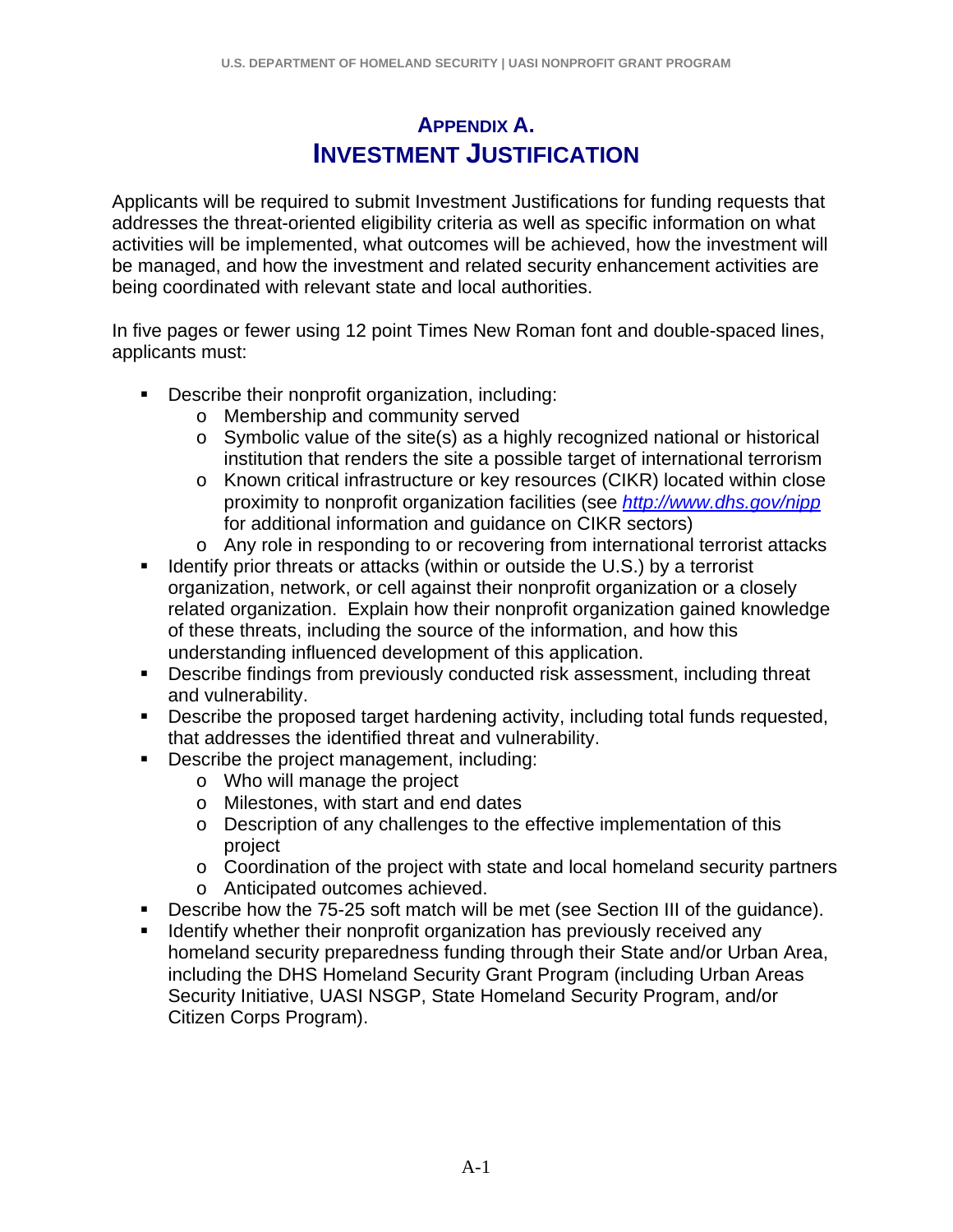# **APPENDIX B. AWARD AND REPORTING REQUIREMENTS**

Prior to the transition to FEMA, the former Office of Grants and Training preparedness programs followed The Department of Justice's codified regulations, 28 CFR and the OGO Financial Management Guide. The former Office of Grants and Training is now within FEMA and all preparedness programs will follow FEMA's codified regulations, 44 CFR.

# **A. Grant Award and Obligation of Funds**

Upon approval of an application, the grant will be awarded to the grant recipient. The date that this is done is the "award date." Obligations are a legal liability to pay, under a grant, subgrant, or contract, determinable sums for services or goods incurred during the grant period. This includes, but is not limited to, amounts of orders placed, contracts and subgrants awarded, goods and services received, and similar transactions during a given period that will require payment by the grantee during the same or a future period.

Awards made to SAAs under this program carry additional pass-through requirements. Pass-through is defined as an obligation on the part of the States to make funds available to units of local governments, combinations of local units, or other specific groups or organizations. The State's pass-through period must be met within 45 days of the award date for the NSGP. Four requirements must be met to pass-through grant funds:

- There must be some action to establish a firm commitment on the part of the awarding entity.
- The action must be unconditional (i.e., no contingencies for availability of SAA funds) on the part of the awarding entity.
- There must be documentary evidence of the commitment.
- The award terms must be communicated to the official grantee.

The period of performance is 24 months. Any unobligated funds will be deobligated at the end of this period. Extensions to the period of performance will be considered only through formal requests to FEMA with specific and compelling justifications why an extension is required.

## **B. Post Award Instructions**

The following is provided as a guide for the administration of an award. Additional details and requirements may be provided to the grantee in conjunction with finalizing an award.

**1. Review award and special conditions document.** Notification of award approval is made by e-mail through the Grants Management System (GMS). Once an award has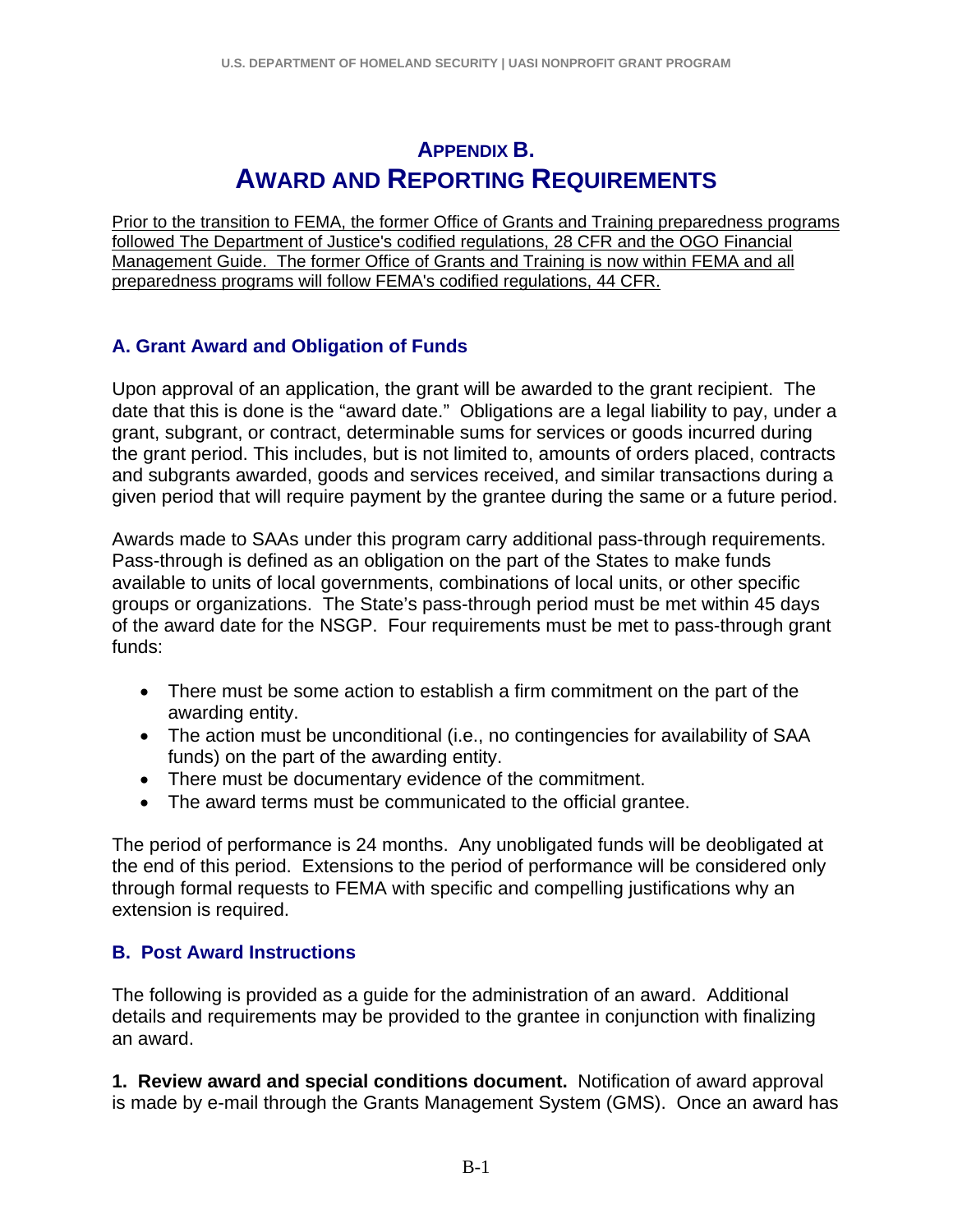been approved, a notice is sent to the e-mail address of the individual who filed the application, as well as to the authorized grantee official.Follow the directions in the notification e-mail and log into GMS to access the award documents. The authorized grantee official should carefully read the award and special condition documents. If you do not receive a notification e-mail, please contact your Preparedness Officer for your award number. Once you have the award number, contact the GMS Help Desk at (888) 549-9901, option 3 to obtain the username and password associated with the new award.

If you agree with the terms and conditions, the authorized grantee official should sign and date both the original and the copy of the award document page in Block 19 and initial the special conditions page(s). Retain a copy and fax the documents to (202) 786-9905 Attention: Control Desk or send the original signed documents to:

#### **U.S. Department of Homeland Security/FEMA Grant Programs Directorate/Control Desk 4th Floor, TechWorld 500 C St SW Washington, DC 20472**

If you do not agree with the terms and conditions, contact the Preparedness Officer named in the award package.

**2. Complete and return form SF1199A.** The SF1199A Direct Deposit Sign-up Form is used to set up direct deposit for grant payments. The SF1199A form can be found at: *http://www.fema.gov/grants*.

NOTE: Please include your vendor number in Box C of the SF1199A form.

**3. Access to payment systems.** Grantees under this solicitation will use FEMA's online Payment and Reporting System (PARS) to request funds. The website to access PARS is *https://isource.fema.gov/sf269/execute/LogIn?sawContentMessage=true.* Questions regarding payments or how to access PARS should be directed to the FEMA Call Center at (866) 927-5646 or sent via e-mail to ask-OGO@dhs.gov.

**4. Reporting requirements.** Reporting requirements must be met throughout the life of the grant (refer to the program guidance and the special conditions found in the award package for a full explanation of these requirements. Please note that PARS contains edits that will prevent access to funds if reporting requirements are not met on a timely basis.

**5. Questions about your award?** A reference sheet is provided containing frequently asked financial questions and answers. Financial management questions regarding your award should be directed to the FEMA call center at (866) 927-5646 or sent via email to ask-OGO@dhs.gov*.*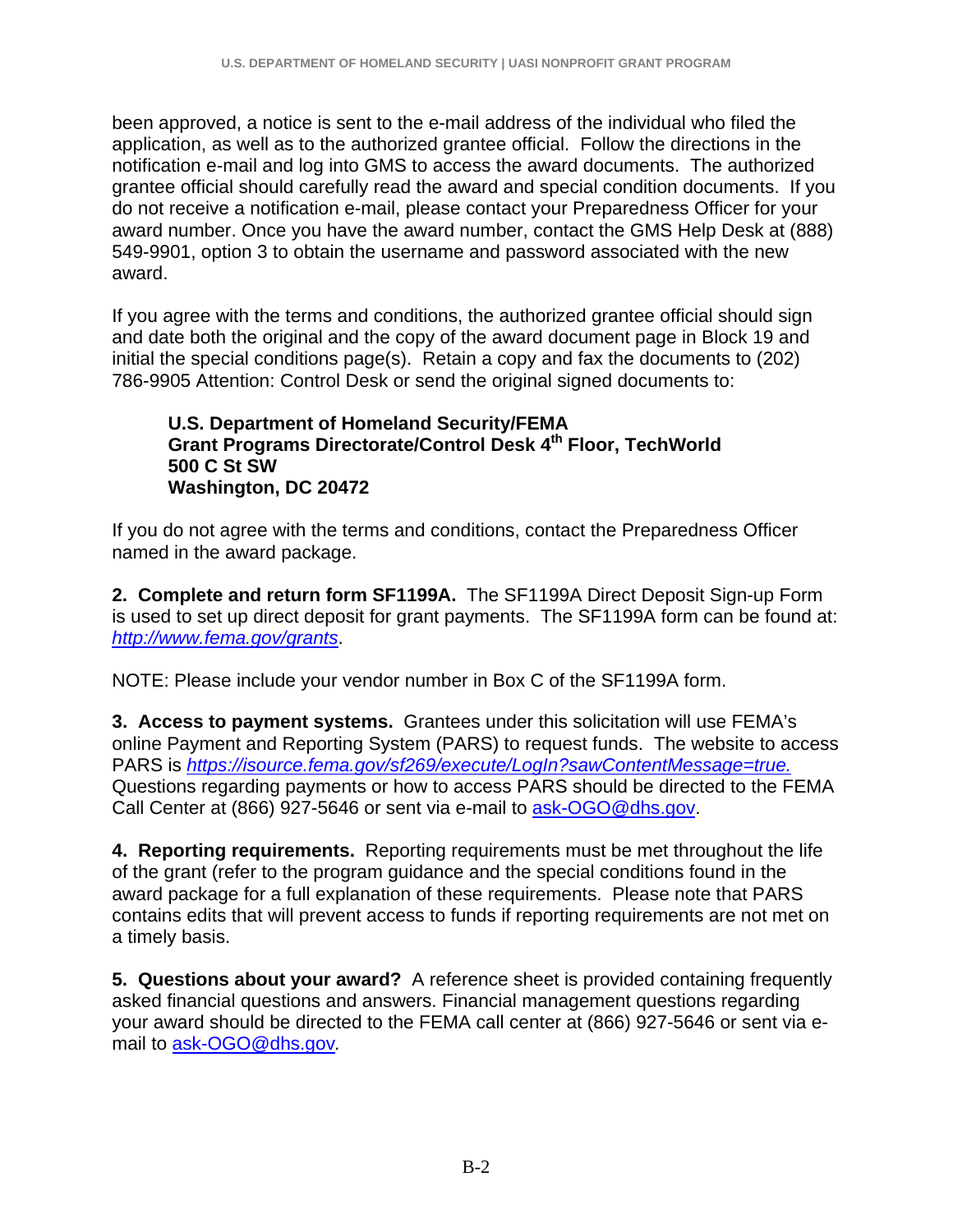Note: If you have any questions about GMS, need to establish a GMS account, or require technical assistance with accessing your award, please contact the GMS Help Desk at (888) 549-9901.

#### **C. Drawdown and Expenditure of Funds**

Following acceptance of the grant award and release of any special conditions withholding funds, the grantee can drawdown and expend grant funds through PARS.

Grant recipients should request funds based upon immediate disbursement requirements. Funds will not be paid in a lump sum, but rather disbursed over time as project costs are incurred or anticipated. Recipients should time their drawdown requests to ensure that Federal cash on hand is the minimum needed for disbursements to be made immediately or within a few days. Grantees may elect to draw down funds up to 120 days prior to expenditure/ disbursement. FEMA strongly encourages recipients to draw down funds as close to expenditure as possible to avoid accruing interest.

Funds received by grantees must be placed in an interest-bearing account and are subject to the rules outlined in 44 CFR Part 13, Uniform Administrative Requirements for Grants and Cooperative Agreements to State and Local Governments and 2 CFR Part 215, Uniform Administrative Requirements for Grants and Agreements (Including Sub-awards) with Institutions of Higher Education, Hospitals and other Non-profit Organizations (formerly OMB Circular A-110).These regulations further provide that entities are required to promptly, but at least quarterly, remit interest earned on advances to:

#### **United States Department of Health and Human Services Division of Payment Management Services P.O. Box 6021 Rockville, MD 20852**

The grantee may keep interest earned, up to \$100 per fiscal year for administrative expenses. This maximum limit is not per award; it is inclusive of all interest earned on all Federal grant program funds received.

Although advance drawdown requests are permissible, State grantees remain subject to the interest requirements of the Cash Management Improvement Act (CMIA) and its implementing regulations at 31 CFR Part 205. Interest under CMIA will accrue from the time Federal funds are credited to a State account until the time the State pays out the funds for program purposes.

## **D. Reporting Requirements**

**1. Financial Status Report (FSR) -- required quarterly.** Obligations and expenditures must be reported on a quarterly basis through the FSR, which is due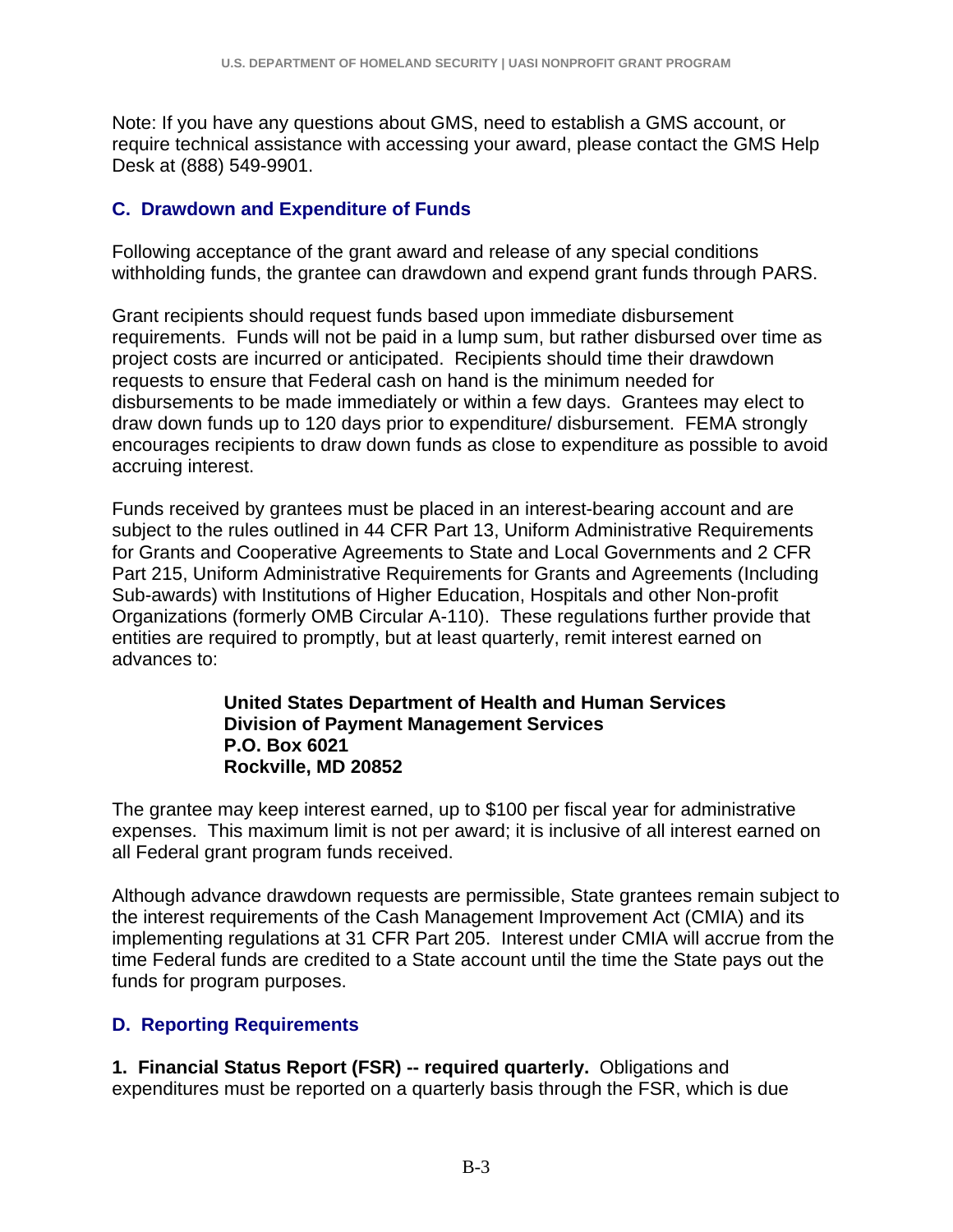within 30 days of the end of each calendar quarter (e.g., for the quarter ending March 31, FSR is due no later than April 30). A report must be submitted for every quarter of the period of performance, including partial calendar quarters, as well as for periods where no grant activity occurs. Future awards and fund draw downs may be withheld if these reports are delinquent. The final FSR is due 90 days after the end date of the performance period.

FSRs **must be filed online** through the PARS*.*

# *Required submission: Financial Status Report (FSR) SF-269a (due quarterly).*

**2. Biannual Strategy Implementation Reports (BSIR) and Categorical Assistance Progress Report (CAPR).** Following an award, the grantee will be responsible for providing updated obligation and expenditure information on a semi-annual basis. The applicable SAAs are responsible for completing and submitting the CAPR/BSIR reports. The BSIR submission will satisfy the narrative requirement of the CAPR. SAAs are still required to submit a CAPR with a statement in the narrative field that states: "*See BSIR*."

The BSIR and the CAPR are due within 30 days after the end of the reporting period (July 30 for the reporting period of January 1 through June 30; and January 30 for the reporting period of July 1 though December 31). Updated obligations and expenditure information must be provided with the BSIR to show progress made toward meeting strategic goals and objectives. Future awards and fund drawdowns may be withheld if these reports are delinquent.

CAPRs must be filed online through the internet at *http://grants.ojp.usdoj.gov.* Guidance and instructions for completing the CAPR can be found at *https://grants.ojp.usdoj.gov/gmsHelp/index.html* .

# *Required submission: BSIR and CAPR (due semi-annually).*

**3. Exercise Evaluation and Improvement.** Exercises implemented with grant funds should be threat- and performance- based and should evaluate performance of critical prevention and response tasks required to respond to the exercise scenario. Guidance on conducting exercise evaluations and implementing improvement is defined in the *Homeland Security Exercise and Evaluation Program (HSEEP) Volume II: Exercise Evaluation and Improvement* located at *http://www.hseep.dhs.gov.* Grant recipients must report on scheduled exercises and ensure that an After Action Report (AAR) and Improvement Plan (IP) are prepared for each exercise conducted with FEMA support (grant funds or direct support) and submitted to FEMA within 60 days following completion of the exercise.

The AAR documents the performance of exercise related tasks and makes recommendations for improvements. The IP outlines the actions that the exercising jurisdiction(s) plans to take to address recommendations contained in the AAR.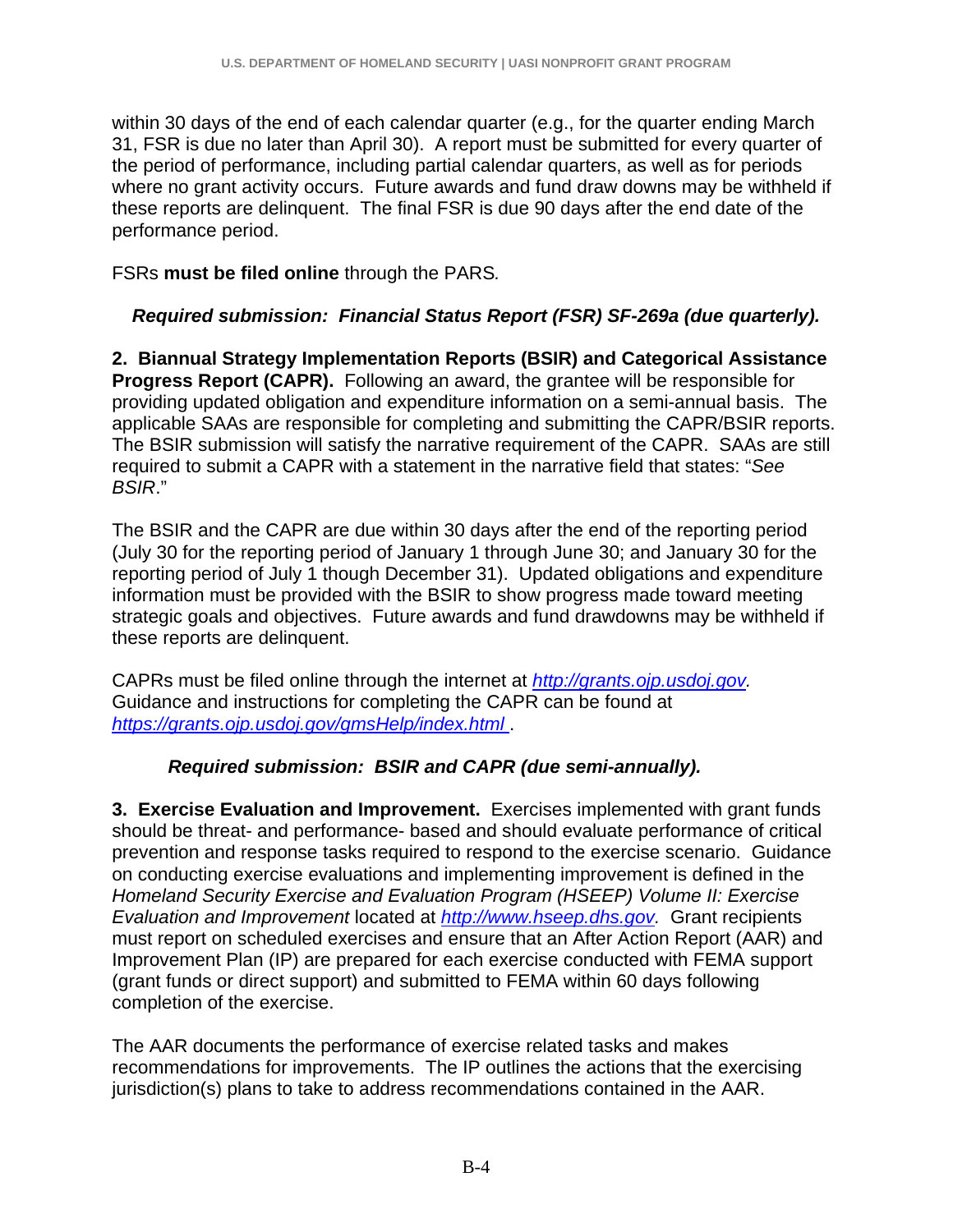Generally the IP, with at least initial action steps, should be included in the final AAR. FEMA is establishing a national database to facilitate the scheduling of exercises, the submission of the AAR/IPs and the tracking of IP implementation. Guidance on the development of AARs and IPs is provided in Volume II of the HSEEP manuals.

# *Required submissions: AARs and IPs (as applicable).*

**4. Financial and Compliance Audit Report.** Recipients that expend \$500,000 or more of Federal funds during their fiscal year are required to submit an organizationwide financial and compliance audit report. The audit must be performed in accordance with the U.S. General Accountability Office, *Government Auditing Standards*, located at *http://www.gao.gov/govaud/ybk01.htm*, and *OMB Circular A-133, Audits of States, Local Governments, and Non-Profit Organizations*, located at

*http://www.whitehouse.gov/omb/circulars/a133/a133.html.* Audit reports are currently due to the Federal Audit Clearinghouse no later than nine months after the end of the recipient's fiscal year. In addition, the Secretary of Homeland Security and the Comptroller General of the United States shall have access to any books, documents, and records of recipients of NSGP assistance for audit and examination purposes, provided that, in the opinion of the Secretary or the Comptroller, these documents are related to the receipt or use of such assistance. The grantee will also give the sponsoring agency or the Comptroller, through any authorized representative, access to, and the right to examine all records, books, papers or documents related to the grant.

The State shall require that sub-grantees comply with the audit requirements set forth in *OMB Circular A-133*. Recipients are responsible for ensuring that sub-recipient audit reports are received and for resolving any audit findings.

**5. Federal Funding Accountability and Transparency Act.** While there are no State and Urban Area requirements in FY 2008, the Federal Funding Accountability and Transparency Act of 2006 may affect State and Urban Area reporting requirements in future years. The Act requires the Federal government to create a publicly searchable online database of Federal grant recipients by January 1, 2008 with an expansion to include sub-grantee information by January 1, 2009.

**6. National Preparedness Reporting Compliance.** The Government Performance and Results Act (GPRA) requires that the Department collect and report performance information on all programs. For grant programs, the prioritized Investment Justifications and their associated milestones provide an important tool for assessing grant performance and complying with these national preparedness reporting requirements. FEMA will work with grantees to develop tools and processes to support this requirement. DHS anticipates using this information to inform future-year grant program funding decisions.

**7. State Preparedness Report.**Congress requires that States receiving DHSadministered Federal preparedness assistance shall submit a State Preparedness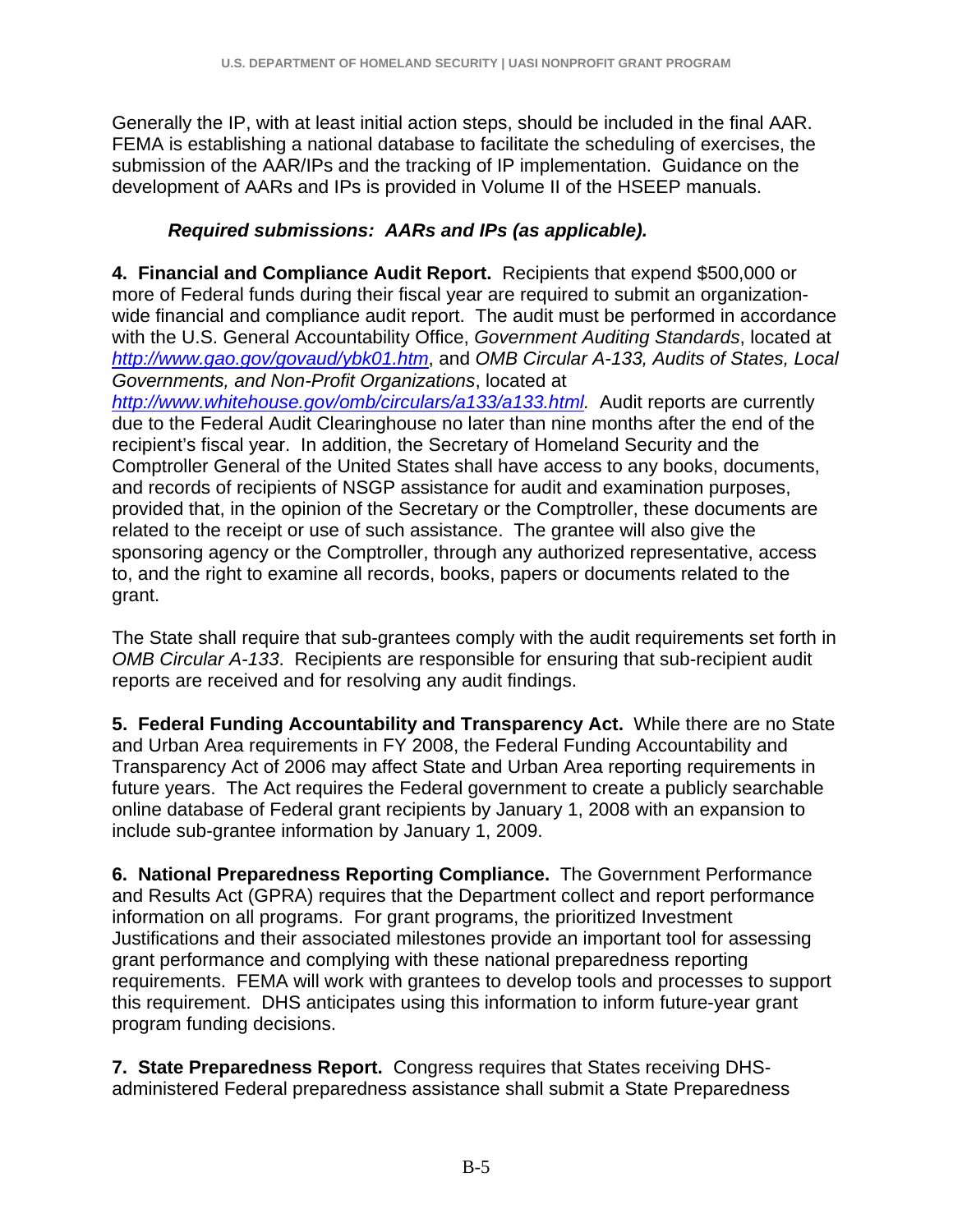Report to the Department on the State's level of preparedness by March 31, 2008, and annually thereafter. The report shall include: (1) an assessment of State compliance with the national preparedness system, NIMS, the NRP, and other related plans and strategies; (2) an assessment of current capability levels and a description of target capability levels; and (3) an assessment of resource needs to meet the National Preparedness Priorities, including an estimate of the amount of expenditures required to attain the Priorities and the extent to which the use of Federal assistance during the preceding fiscal year achieved the Priorities.

# **E. Monitoring**

Grant recipients will be monitored periodically by FEMA staff, both programmatically and financially, to ensure that the project goals, objectives, performance requirements, timelines, milestone completion, budgets and other related program criteria are being met. Monitoring will be accomplished through a combination of office-based reviews and on-site monitoring visits. Monitoring will involve the review and analysis of the financial, programmatic, performance and administrative issues relative to each program and will identify areas where technical assistance and other support may be needed.

The recipient is responsible for monitoring award activities, to include sub-awards, to provide reasonable assurance that the Federal award is administered in compliance with requirements. Responsibilities include the accounting of receipts and expenditures, cash management, maintaining of adequate financial records, and refunding expenditures disallowed by audits.

## **F. Grant Close-Out Process**

Within 90 days after the end of the award period, SAAs must submit a final FSR and final CAPR detailing all accomplishments throughout the project. After these reports have been reviewed and approved by FEMA, a Grant Adjustment Notice (GAN) will be completed to close out the grant. The GAN will indicate the project as being closed, list any remaining funds that will be deobligated, and address the requirement of maintaining the grant records for three years from the date of the final FSR. After the financial information is received and approved by GPD, the grant will be identified as "Closed by the Grant Programs Directorate."

#### *Required submissions: (1) final SF-269a, due 90 days from end of grant period; and (2) final CAPR, due 90 days from the end of the grant period.*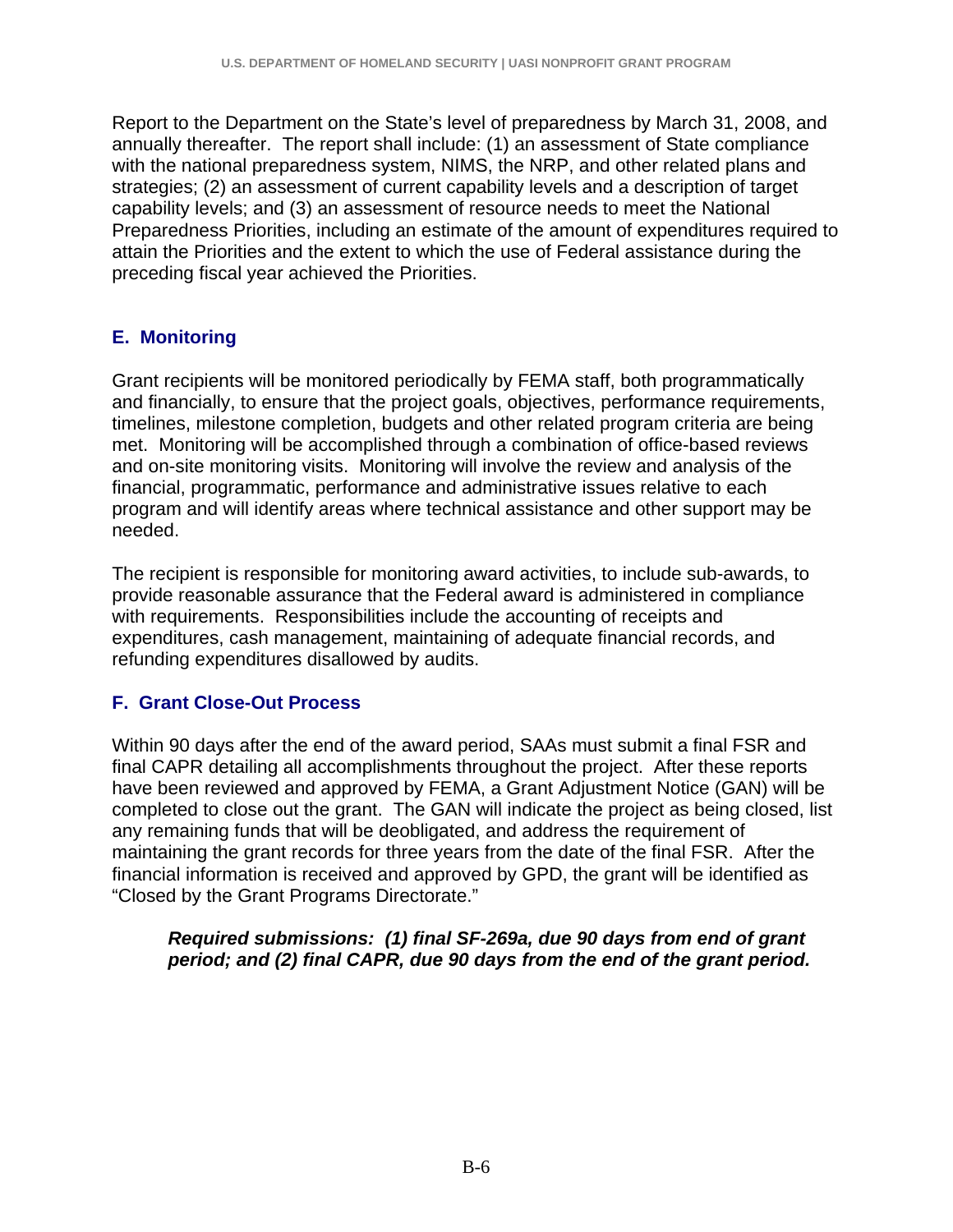# **Appendix C.**  *Grants.gov* **Quick-Start Instructions**

DHS participates in the Administration's e-government initiative. As part of that initiative, all IPP applicants must file their applications using the Administration's common electronic "storefront" -- *grants.gov*. Eligible SAAs must apply for funding through this portal, accessible on the Internet at *http://www.grants.gov.*

Application attachments submitted via *grants.gov* must be in one of the following formats: Microsoft Word (\*.doc), PDF (\*.pdf), or text (\*.txt). Use the Catalog of Federal Domestic Assistance (CFDA) number listed in the relevant program guidance section of this document in *grants.gov*.

This Appendix is intended to provide guidance on the various steps and activities associated with filing an application using *grants.gov.* 

# *Step 1:* **Registering.**

Registering with *grants.gov* is a one-time process; however, if you are a first time registrant **it could take 3-5 business days to have your registration validated, confirmed, and receive your user name and password**. It is highly recommended you start the registration process as early as possible to prevent delays in submitting your application package to our agency by the deadline specified. While your registration is pending, you may continue with steps 2, 3, and 4 of these instructions. Registration must be complete for you to be able to submit (step 5) and track (step 6) an application.

**1. Establishing an e-business point of contact**. *grants.gov* requires an organization to first be registered in the CCR before beginning the *grants.gov* registration process. If you plan to authorize representatives of your organization to submit grant applications through *grants.gov*, proceed with the following steps. If you plan to submit a grant application yourself and sign grant applications and provide the required certifications and/or assurances necessary to fulfill the requirements of the application process, proceed to DUNS Number and then skip to the Authorized Organization Representative and Individuals section.

Go to *www.grants.gov,* and click on the "Get Started" tab at the top of the screen.

- Click the "e-Business Point of Contact" option and click the "GO" button on the bottom right of the screen. If you have already registered with *grants.gov*, you may log in and update your profile from this screen.
- To begin the registration process, click the "Register your Organization [Required]" or "Complete Registration Process [Required]" links. You may print a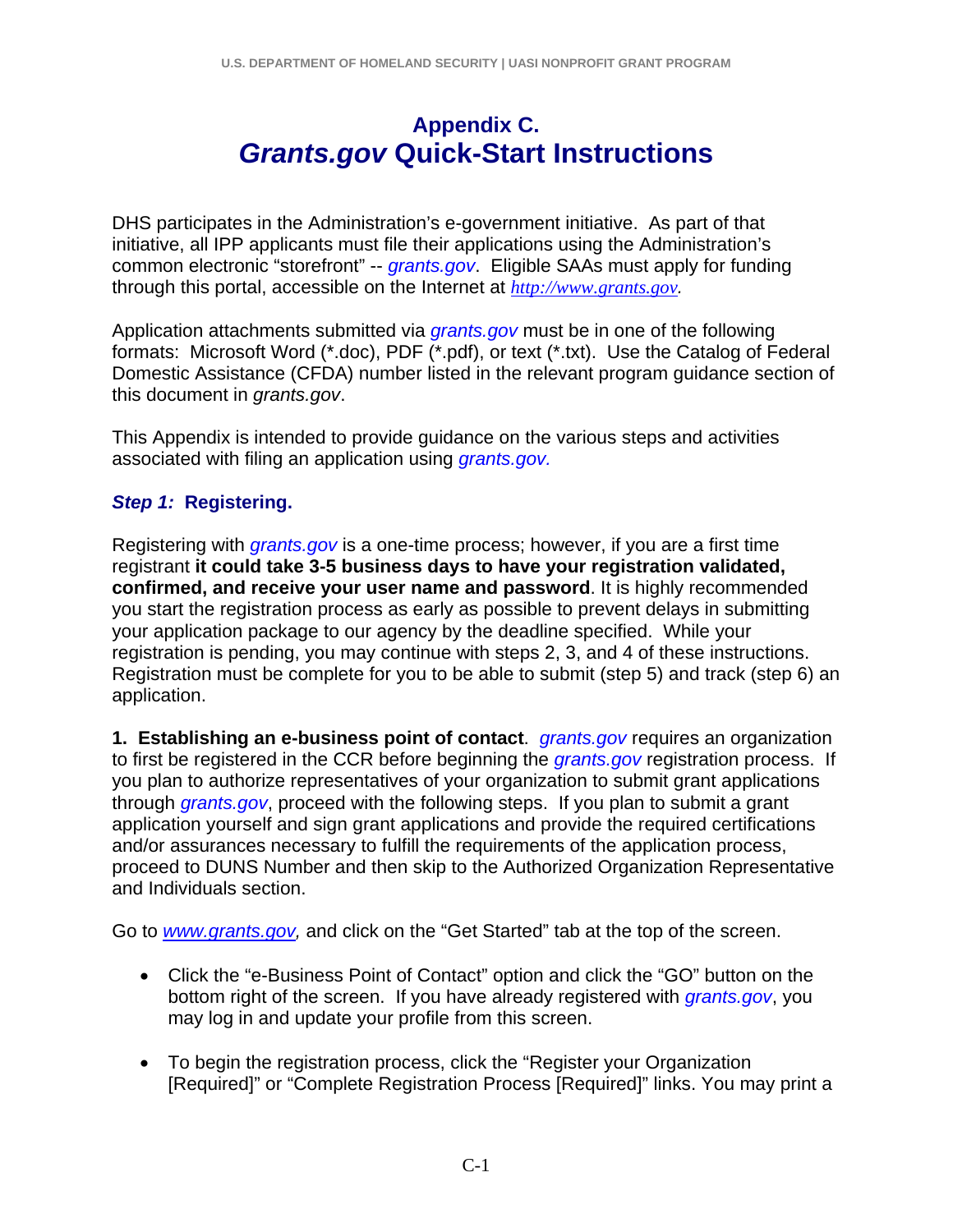registration checklist by accessing *www.grants.gov/assets/OrganizationRegCheck.pdf.* 

**2. DUNS number.** You must first request a Data Universal Numbering System number. Click "Step 1. Request a DUNS Number." If you are applying as an individual, please skip to "Authorized Organization Representative and Individuals." If you are applying on behalf of an organization that already has a DUNS number, please proceed to "Step 2. Register with Central Contractor Registry (CCR)." You may obtain a DUNS number at no cost by calling the dedicated toll-free DUNS number request line at 1– 866–705–5711.

**3. Central Contractor Registry.** Registering with the CCR, updating or changing your profile could take up to three to five business days to be confirmed and validated. This delay could prevent your application from being submitted by the deadline specified, so you should register or make changes to your profile as early in the process as possible.

Once you have a DUNS number, click on "Step 2. Register with Central Contractor Registry (CCR)." Here you are required to designate an individual as a point of contact. This point of contact is the sole authority for the organization and has the capability of issuing or revoking another individual's authority to submit grant applications through *grants.gov*.

A registration worksheet is provided to assist in the CCR registration process at *http://www.ccr.gov.* It is recommended you review the "Tips for registering with the CCR" at the bottom of this template.

- Go to *http://www.ccr.gov* or click on the CCR icon in the middle of the screen to begin the registration process. To see if your organization is already registered, click "Search CCR" at the top left side of the screen. Search entries must be exact to accurately search the database. If your organization is already registered, you can scroll down and see who the e-Business point of contact is for your agency. If your organization is not already registered, return to the CCR home page and click "Start New Registration" at the top left of the screen.
- If you have problems or questions about the CCR registration process, please contact the CCR Assistance Center at (888) 227–2423.
- Once your registration is complete, you will receive an e-mail with a Trading Partner Identification Number (TPIN) and Marketing Partner Identification Number (MPIN) number. You will need the MPIN number to register with *grants.gov*. If your organization is already registered with the CCR, you will need to obtain the MPIN number from your e-Business POC.

**4. Authorize your Organization Representative.** Click "Step 3. Authorize your Organization Representative." Follow steps 1-4. You will need your DUNS + 4 digit number and the MPIN number CCR e-mailed to you.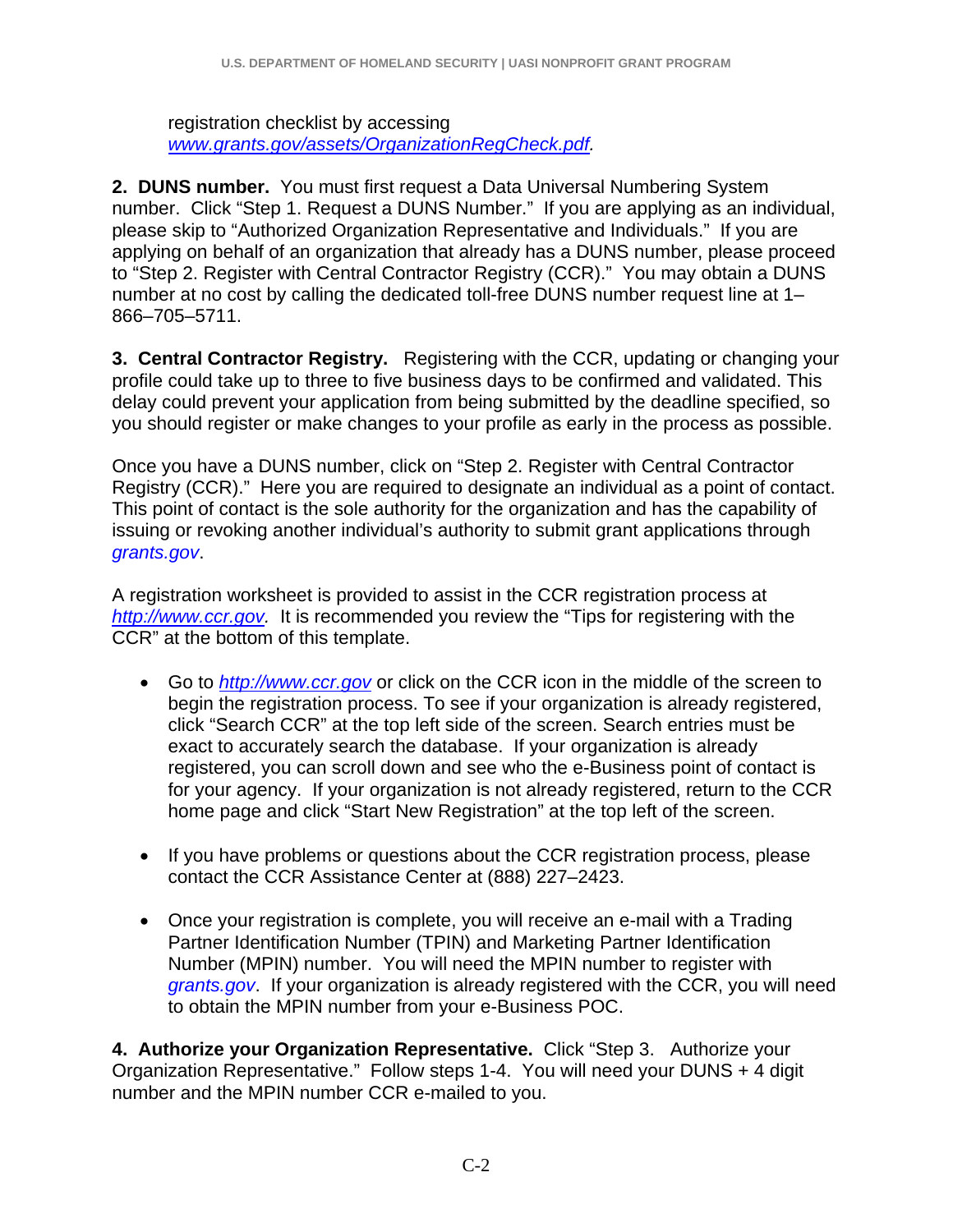**5. Log in as e-Business Point of Contact.** You may now go to "Step 4. Log in as e-Business Point of Contact." Here you may authorize or revoke the authority of the Authorized Organization Representative. Once you are logged in, go to Step 2. *Downloading the Application Viewer*, below.

**6. Authorized Organization Representative and Individuals.** If you plan to submit a grant application as an individual or an Authorized Organization Representative, with authority to sign grant applications and the required certifications and/or assurances necessary to fulfill the requirements of the application process, proceed with the following steps:

- Go to *www.grants.gov* and click on the "Get Started" tab at the top of the screen.
- Click the "Authorized Organization Representative (AOR)" option and click the "GO" button to the bottom right of the screen. If you are applying as an individual, click the "Individuals" option and click the "GO" button to the bottom right of the screen.
- If you have previously registered as an AOR, you may start searching for this grant opportunity from this page. Otherwise, you must complete the first-time registration by clicking "Complete First-Time Registration [Required]." You also may click on "Review Registration Checklist" and print a checklist for the following steps (see *www.grants.gov/assets/AORRegCheck.pdf).*
- Individuals may click the "registration checklist" for help in walking through the registration process.

**7. Credential Provider.** Once you have entered the registration process, you must register with the credential provider, to safeguard the security of your electronic information. You must have your agency's or individual DUNS + 4 digit number to complete this process. Now, click on "Step 1. Register with a Credential Provider." Enter your DUNS number and click "Register." Once you have entered the required information, click the "Submit" button.

If you should need help with this process, please contact the Credential Provider Customer Service at (800) 386–6820. It can take up to 24 hours for your credential provider information to synchronize with *grants.gov*. Attempting to register with *grants.gov* before the synchronization is complete may be unsuccessful.

**8.** *Grants.gov***.** After completing the credential provider steps above, click "Step 2. Register with *grants.gov*." Enter the same user name and password used when registering with the credential provider. You will then be asked to provide identifying information and your organization's DUNS number. After you have completed the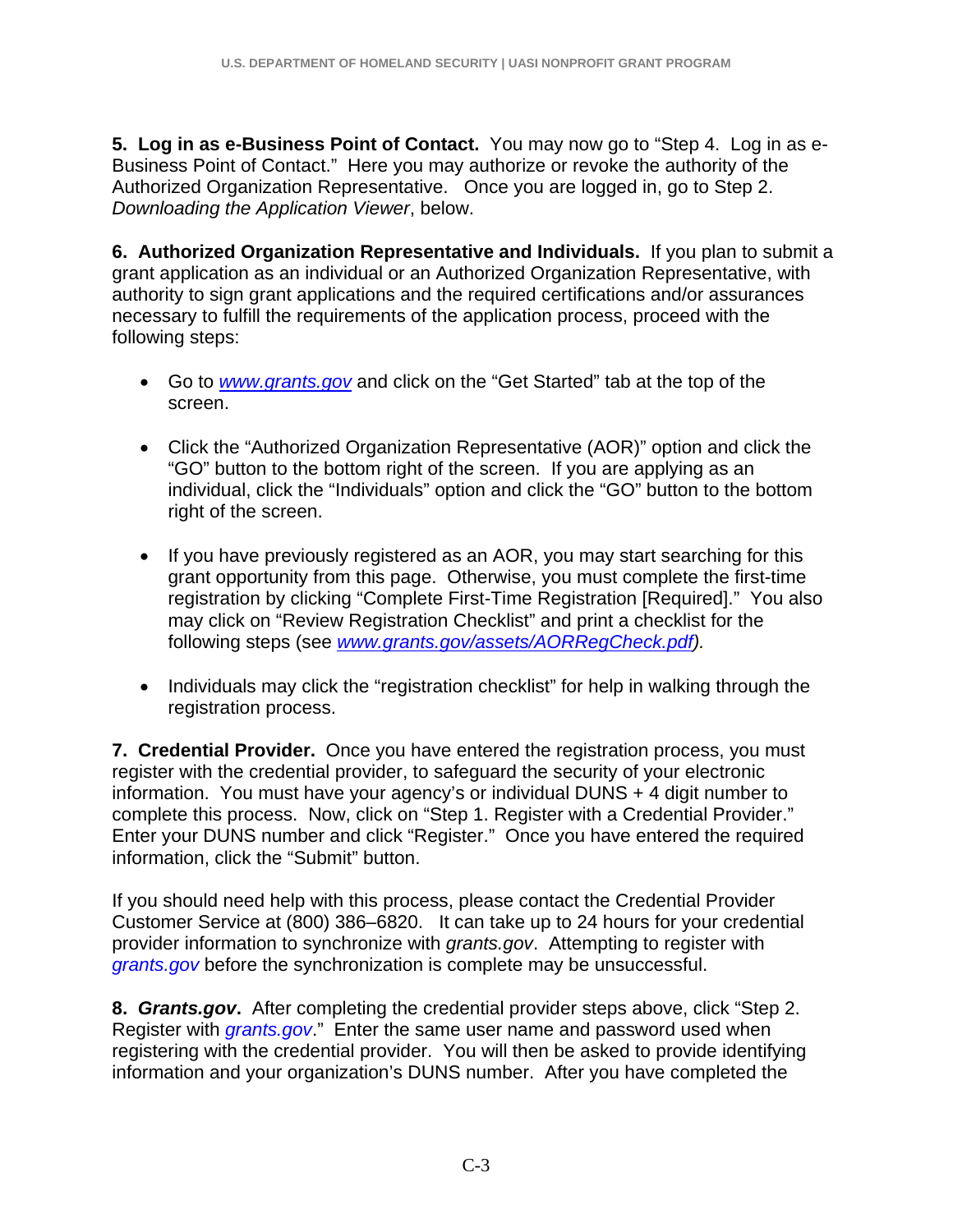registration process, *grants.gov* will notify the e-Business POC for assignment of user privileges.

Complete the "Authorized Organization Representative User Profile" screen and click "Submit." *Note:*Individuals do not need to continue to the "Organizational Approval" step below.

**9. Organization Approval.** Prior to submitting a grant application package, you must receive approval to submit on behalf of your organization. This requirement prevents individuals from submitting grant application packages without permission. A notice is automatically sent to your organization's e-Business POC. Then, your e-Business POC approves your request to become an AOR. You may go *to http://www.ccr.gov* to search for your organization and retrieve your e-Business POC contact information.

Once organization approval is complete, you will be able to submit an application and track its status.

# *Step 2:* **Downloading the Application Viewer.**

You may download the PureEdge Viewer while your registration is in process. You also may download and start completing the application forms in steps 3 and 4 below. This application viewer opens the application package needed to fill out the required forms. The download process can be lengthy if you are accessing the Internet using a dial-up connection.

- From the *grants.gov* home page, select the "Apply for Grants" tab at the top of the screen.
- Under "Apply Step 1: Download a Grant Application Package and Applications Instructions," click the link for the PureEdge Viewer (*http://www.grants.gov/DownloadViewer*). This window includes information about computer system requirements and instructions for downloading and installation.

If you are a Macintosh user, please read the PureEdge Support for Macintosh white paper available at

*www.grants.gov/GrantsGov\_UST\_Grantee/!SSL!/WebHelp/MacSupportforPureEdge .pdf*.

- Scroll down and click on the link to download the PureEdge Viewer (*www.grants.gov/PEViewer/ICSViewer602\_grants.exe*).
- You will be prompted to save the application. Click the "Save" button and the "Save As" window opens. Select the location where you would like to save PureEdge Viewer and click the "Save" button.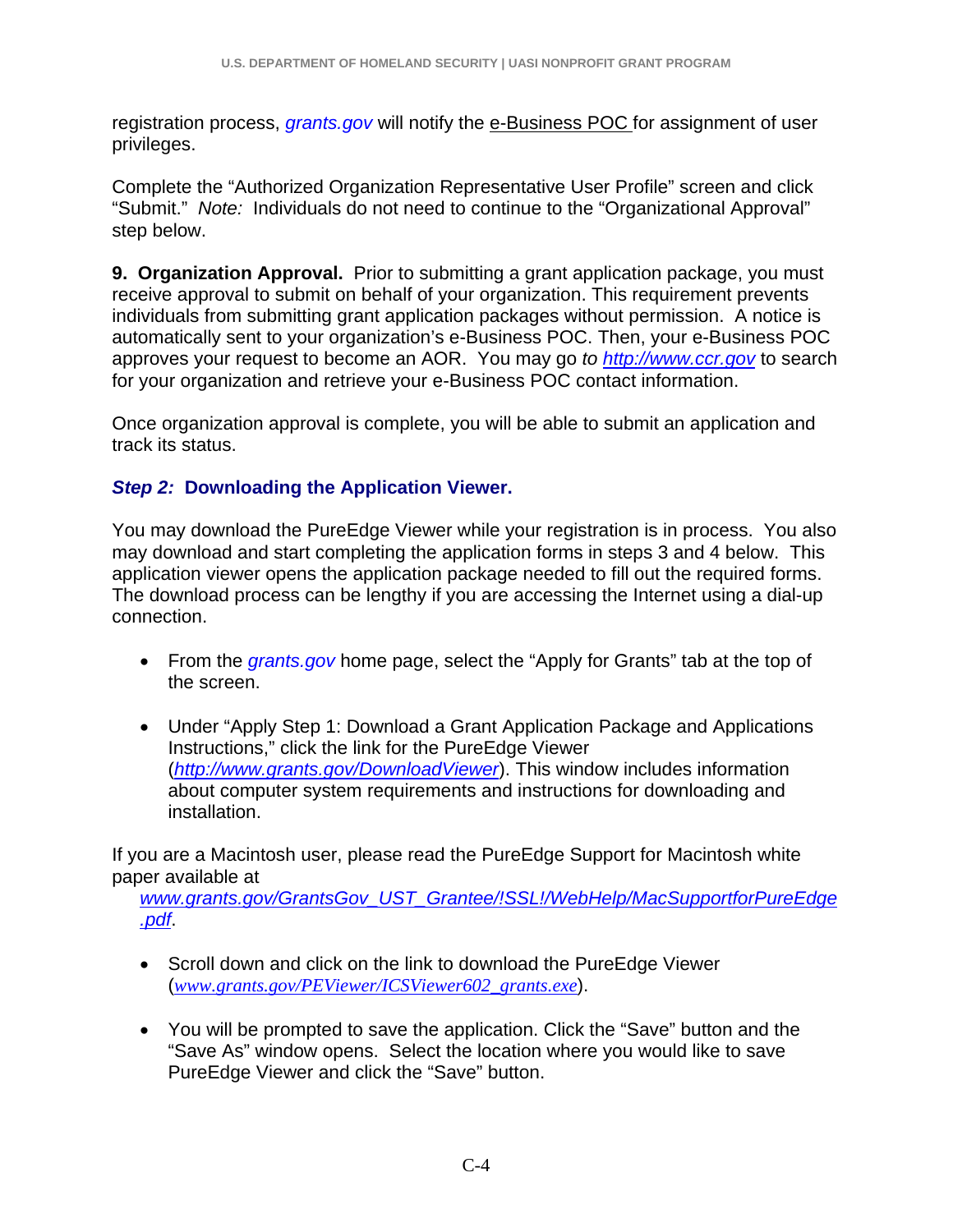- A window appears to show the progress of the download. When the downloading is complete, click to close the dialog box.
- To install the PureEdge Viewer, locate the file on your computer and click to open it. When you are prompted to run the file, click "RUN." Click "Yes" to the prompt to continue with the installation. The ICS InstallShield Wizard extracts the necessary files and takes you to the "Welcome" page.
- Click "Next" to continue.
- Read the license agreement and click "Yes" to accept the agreement and continue the installation process. This takes you to the "Customer Information" screen.
- Enter a User Name and a Company Name in the designated fields and click "Next."
- The "Choose Destination Location" window prompts you to select the folder in which PureEdge Viewer will be installed. To save the program in the default folder, click "Next." To select a different folder, click "Browse." Select the folder in which you would like to save the program, click on "OK," then click "Next."
- The next window prompts you to select a program folder. To save program icons in the default folder, click "Next." To select a different program folder, type a new folder name or select one from the list of existing folders, then click "Next." Installation will begin.
- When installation is complete, the "InstallShield Wizard Complete" screen will appear. Click "Finish." This will launch the "ICS Viewer Help Information" window. Review the information and close the window.

# *Step 3:* **Downloading an Application Package.**

Once you have downloaded the PureEdge Viewer, you may download and view this application package and solicitation instructions.

- From the *grants.gov* home page, select the "Apply for Grants" tab at the top of the screen.
- Click "Apply Step 1: Download a Grant Application Package and Application Instructions."
- Enter the CFDA number for this announcement, **97.078**. Then click "Download Package." This will take you to the "Selected Grants Application for Download" results page.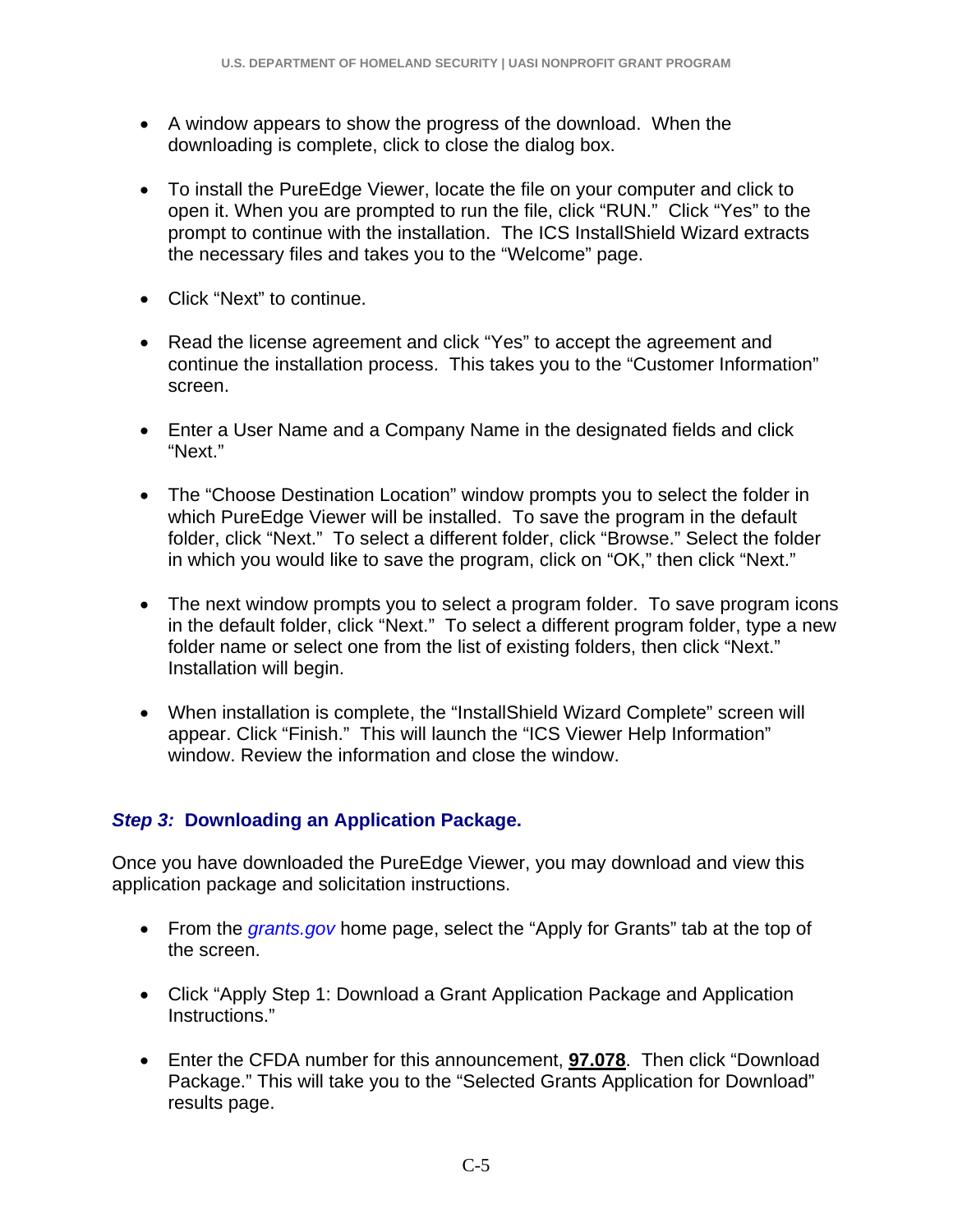- To download an application package and its instructions, click the corresponding download link below the "Instructions and Application" column.
- Once you select a grant application, you will be taken to a "Download Opportunity Instructions and Application" screen to confirm that you are downloading the correct application. If you would like to be notified of any changes to this funding opportunity, enter your e-mail address in the corresponding field, then click the "Submit" button.
- After verifying that you have downloaded the correct opportunity information, click the "Download Application Instructions" button. This will open a PDF of this grant solicitation. You may print the solicitation or save it to your computer by clicking either the print icon at the top tool bar or the "File" button on the top tool bar. If you choose to save the file, click on "Save As" and save to the location of your choice.
- Click the "Back" Navigation button to return to the "Download Opportunity Instructions and Application" page. Click the "Download Application Package" button. The application package will open in the PureEdge Viewer.
- Click the "Save" button to save the package on your computer. Because the form is not yet complete, you will see a prompt that one or more fields may be invalid. You will complete these fields in step 4, but for now, select "Yes" to continue. After you click "Yes," the "Save Form" window will open.
- Save the application package to your desktop until after submission. Select a name and enter it in the "Application Filing Name" field. Once you have submitted the application through *grants.gov*, you may then move your completed application package to the file location of your choice.
- Click the "Save" button. If you choose, you may now close your Internet browser and complete your application package offline by double clicking the icon on your desktop. You do not have to be connected to the Internet to complete the application package in step 4 below.

# *Step 4:* **Completing the Application Package.**

This application can be completed entirely offline; however, you will need to log in to *grants.gov* to submit the application in step 5.

• Locate the application package you saved on your computer. When you open the package, it will be in PureEdge Viewer. You may save your application at any time by clicking on the "Save" button at the top of the screen.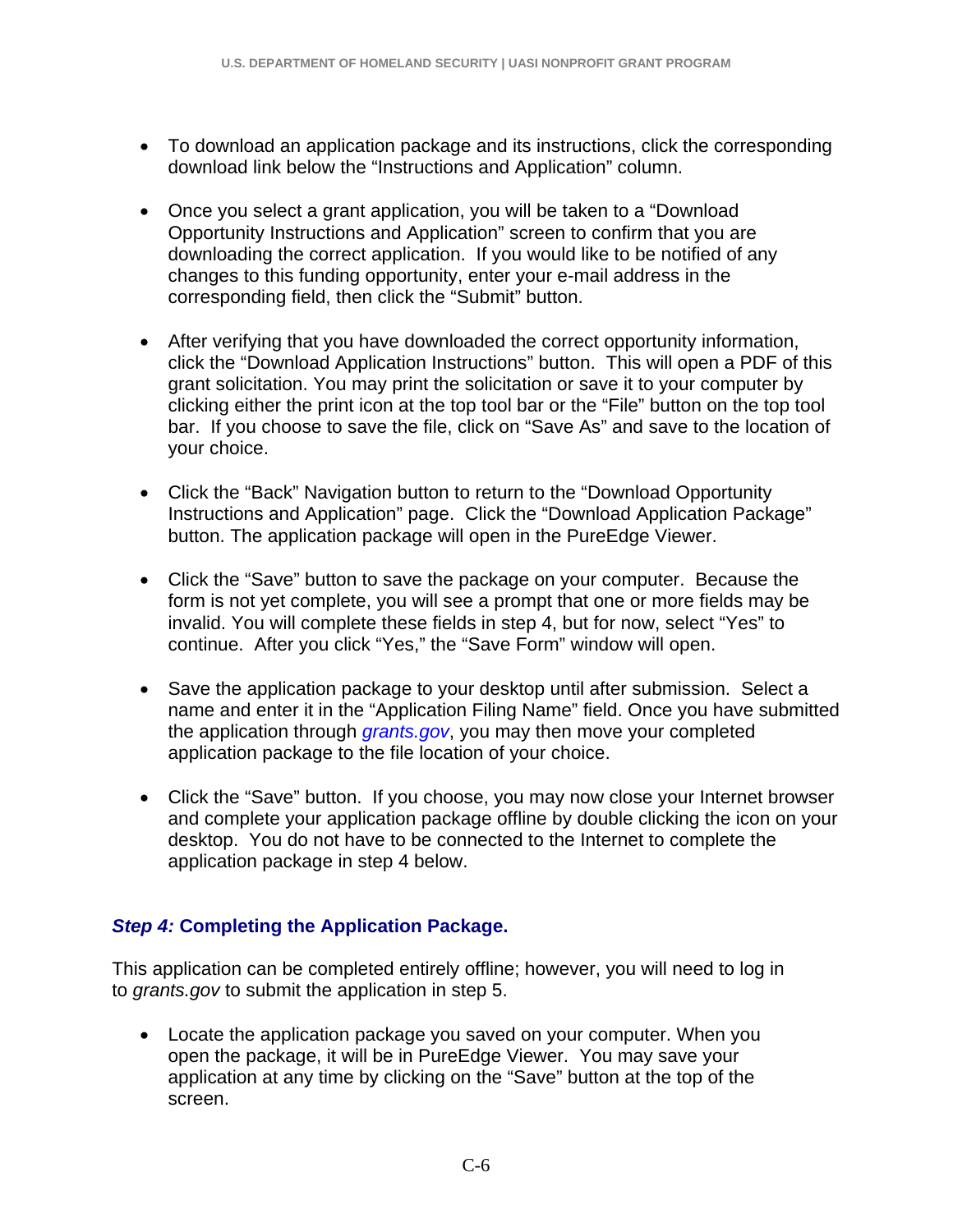- Enter a name for your application package in the "Application Filing Name" field. This can be a name of your choice.
- Open and complete all the mandatory and optional forms or documents. To complete a form, click to select the form, and then click the "Open" button. When you open a required form, the mandatory fields will be highlighted in yellow. If you enter incomplete information in a mandatory field, you will receive an error message or the field will turn red, indicating a change needs to be made.
- Mandatory forms include the: (1) Application for Federal Assistance (SF-424); (2) Assurances for Non-Construction Programs (SF-424B); and (3) Disclosure of Lobbying Activities (SF-LLL). These forms can also be viewed at *http://apply.grants.gov/agency/FormLinks?family=7*. Other mandatory forms are identified in Section IV.
- When you have completed a form or document, click the "Close Form" button at the top of the page. Your information will automatically be saved.
- Next, click to select the document in the left box entitled "Mandatory Documents." Click the "=>" button to move the form or document to the "Mandatory Completed Documents for Submission" box to the right.
- Some mandatory documents will require you to upload files from your computer. To attach a document, select the corresponding form and click "Open." Click the "Add Mandatory Attachment" button to the left. The "Attach File" box will open. Browse your computer to find where your file is located and click "Open." The name of that file will appear in the yellow field. Once this is complete, if you would like to attach additional files, click on the "Add Optional Attachment" button below the "Add Mandatory Attachment" button.
- An "Attachments" window will open. Click the "Attach" button. Locate the file on your computer that you would like to attach and click the "Open" button. You will return to the "Attach" window. Continue this process until you have attached all the necessary documents. You may attach as many documents as necessary.
- Once you have finished, click the "Done" button. The box next to the "Attach at Least One Optional Other Attachment" will now appear as checked.
- *Note:* the name of these buttons will vary depending on the name of the form you have opened at that time; i.e., Budget Narrative, Other Attachment, and Project Narrative File.
- To exit a form, click the "Close" button. Your information will automatically be saved.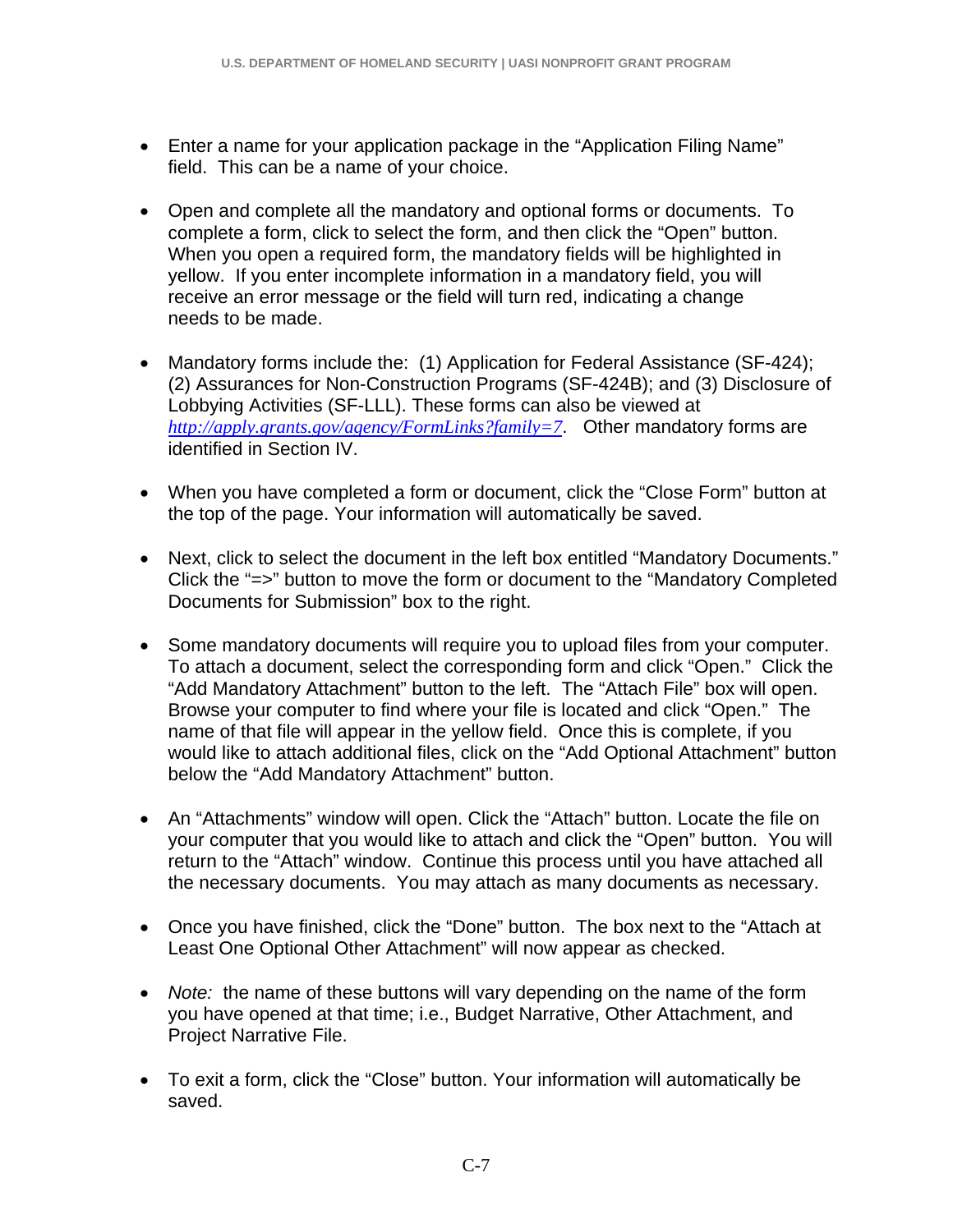# *Step 5:* **Submitting the Application.**

Once you have completed all the yellow fields on all the forms and saved the application on your desktop, check the application package for errors. This can be done any time throughout step 4 above and as often as you like.

- When you are ready to submit your final application package, the "Submit" button at the top of your screen will be enabled. This button will not be activated unless all mandatory data fields have been completed. When you are ready to submit your application, click on "Submit." This will take you to a "Summary" screen.
- If your "Submit" button is not activated, then click the "Check Package for Errors" button at the top of the "Grant Application Package" screen. PureEdge Viewer will start with the first form and scan all the yellow fields to make sure they are complete. The program will prompt you to fix one error at a time as it goes through the scan. Once there are no more errors, the system will allow you to submit your application to *grants.gov.*
- Review the application summary. If you wish to make changes at this time, click "Exit Application" to return to the application package, where you can make changes to the forms. To submit the application, click the "Sign and Submit Application" button.
- This will take you to a "Login" screen where you will need to enter the user name and password that you used to register with *grants.gov* in "Step 1: Registering." Enter your user name and password in the corresponding fields and click "Login."
- Once authentication is complete, your application will be submitted. Print this confirmation screen for your records. You will receive an e-mail message to confirm that the application has been successfully uploaded into *grants.gov*. The confirmation e-mail will give you a *grants.gov* tracking number, which you will need to track the status of your application. The confirmation e-mail will go to the e-Business POC; therefore, if you are submitting on behalf of someone else, be sure the e-Business POC is aware of the submission and that a confirmation e-mail will be sent.
- When finished, click the "Close" button.

## *Step 6:* **Tracking the Application.**

After your application is submitted, you may track its status through *grants.gov*. To do this, go to the *grants.gov* home page at *http://www.grants.gov.* At the very top of the screen, click on the "Applicants" link. Scroll down the "For Applicants" page and click the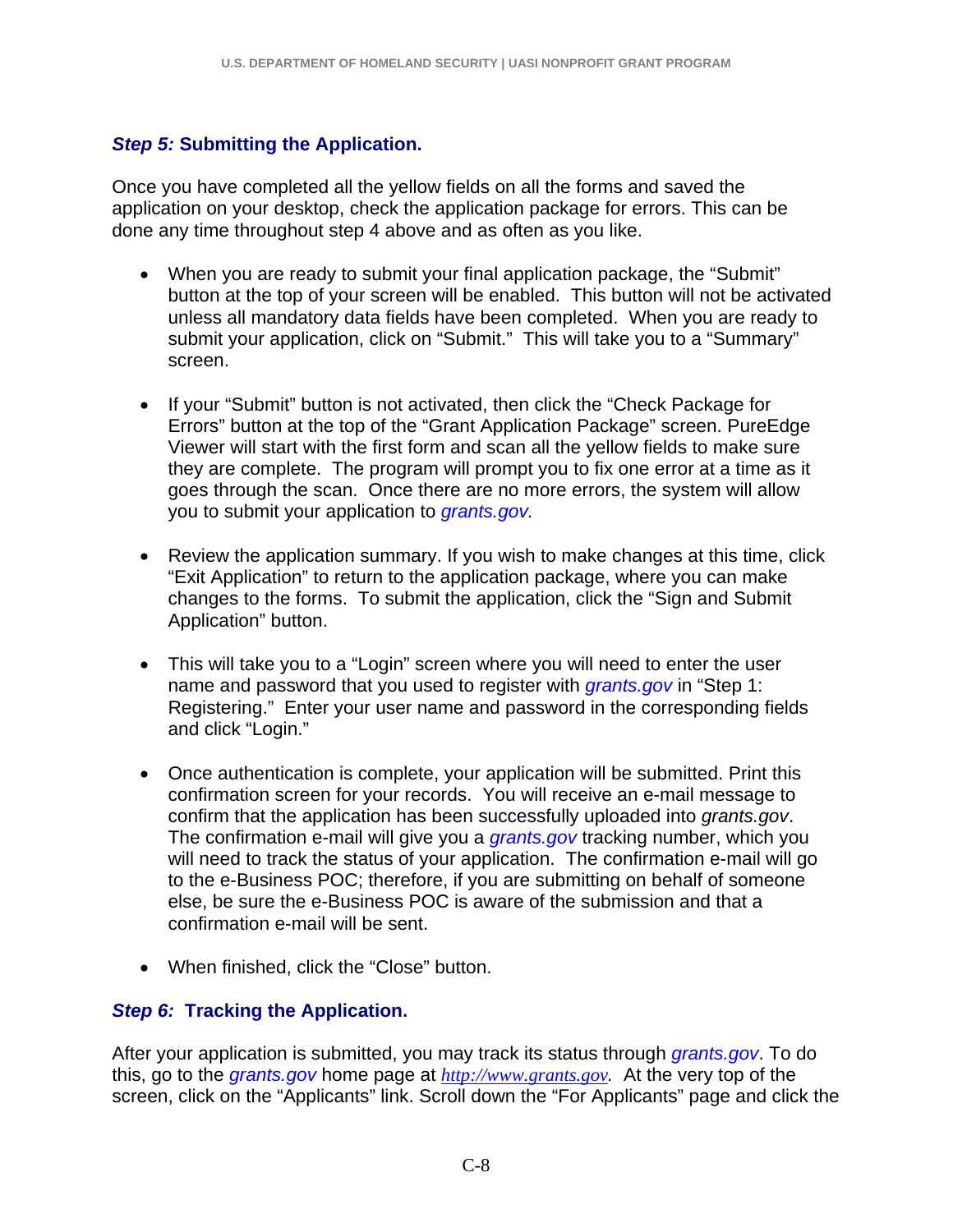"Login Here" button. Proceed to login with your user name and password that was used to submit your application package. Click the "Check Application Status" link to the top left of the screen. A list of all the applications you have submitted through *grants.gov* is produced. There four status messages your application can receive in the system:

- **Validated.** This means your application has been scanned for errors. If no errors were found, it validates that your application has successfully been submitted to *grants.gov* and is ready for the agency to download your application.
- **Received by Agency.** This means our agency DHS downloaded your application into our electronic Grants Management System (GMS) and your application is going through our validation process to be successfully received on our end.
- **Agency Tracking Number Assigned.** This means our GMS did not find any errors with your package and successfully downloaded your application into our system.
- **Rejected With Errors.** This means your application was either rejected by *grants.gov* or GMS due to errors. You will receive an e-mail from *grants.gov* customer support, providing details of the results and the next steps required. Most applications are rejected because: (1) a virus was detected; (2) you are using a user name and password that has not yet been authorized by the organization's e-Business POC; or (3) the DUNS number you entered on the SF-424 form does not match the DUNS number that was registered in the CCR for this organization.

If you experience difficulties at any point during this process, please call the *grants.gov* customer support hotline at 1–800–518–4726.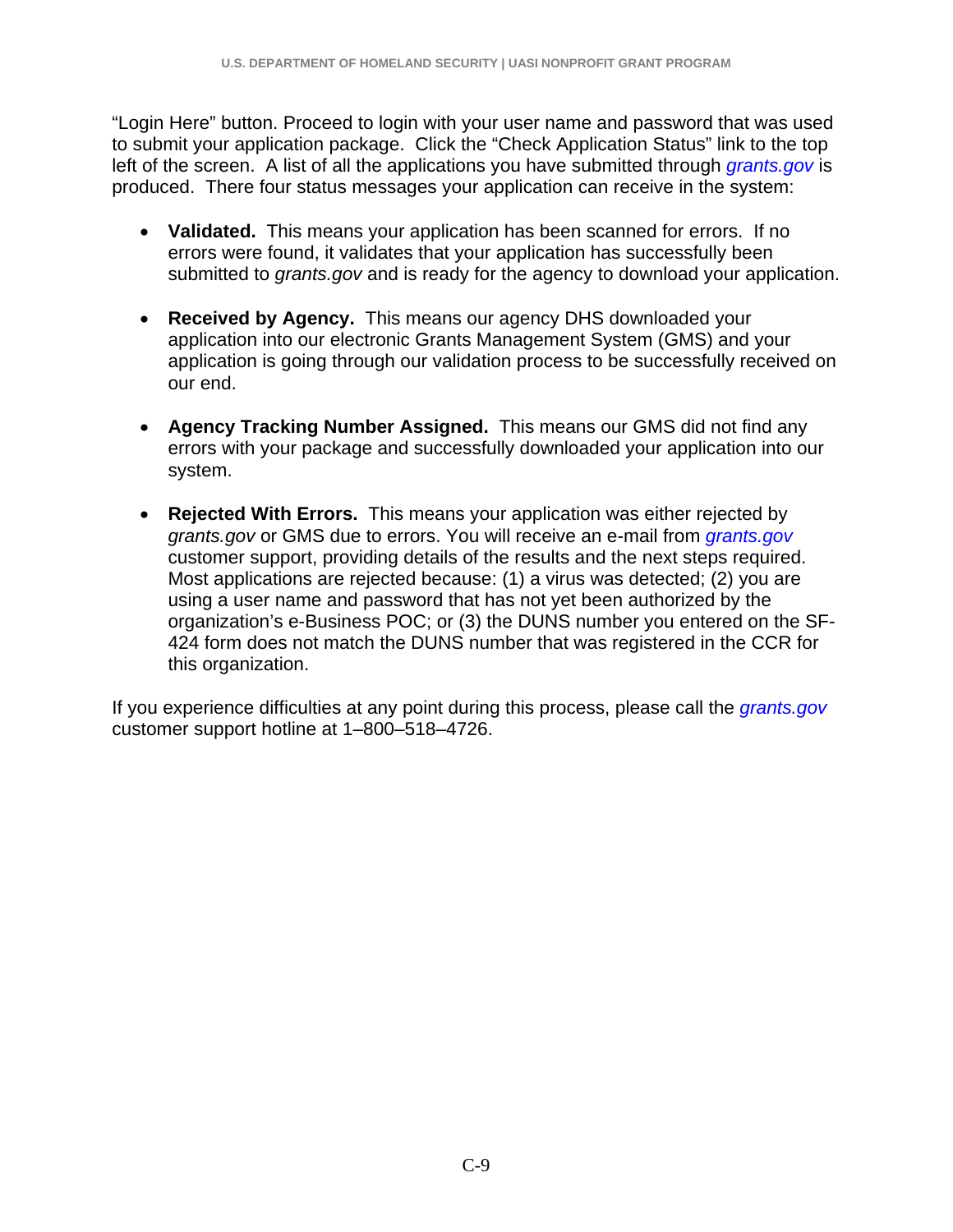# **APPENDIX D. ADDITIONAL RESOURCES**

This Appendix describes several resources that may help applicants in completing a NSGP application.

**1. Centralized Scheduling & Information Desk (CSID) Help Line**. The CSID is a non-emergency resource for use by emergency responders across the nation. CSID is a comprehensive coordination, management, information, and scheduling tool developed by DHS through FEMA for homeland security terrorism preparedness activities. The CSID provides general information on all FEMA preparedness grant programs and information on the characteristics of CBRNE, agro-terrorism, defensive equipment, mitigation techniques, and available Federal assets and resources.

The CSID maintains a comprehensive database containing key personnel contact information for homeland security terrorism preparedness programs and events. These contacts include personnel at the Federal, State and local levels. The CSID can be contacted at (800) 368-6498 or askcsid@dhs.gov*.* CSID hours of operation are from 8:00 am–6:00 pm (EST), Monday-Friday.

**2. Grant Programs Directorate (GPD).** FEMA GPD will provide fiscal support, including pre- and post-award administration and technical assistance, to the grant programs included in this solicitation.

For financial and administrative guidance, all state and local government grant recipients should refer to 44 CFR Part 13, Uniform Administrative Requirements for Grants and Cooperative Agreements to State and Local Governments. Institutions of higher education, hospitals, and other non-profit organizations should refer to 2 CFR Part 215 for the applicable uniform administrative requirements.

Additional guidance and information can be obtained by contacting the FEMA Call Center at (866) 927-5646 or via e-mail to ask-OGO@dhs.gov.

**3. GSA's Cooperative Purchasing Program.** The U.S. General Services Administration (GSA) offers two efficient and effective procurement programs for State and local governments to purchase products and services to fulfill homeland security and other technology needs. The GSA Schedules (also referred to as the Multiple Award Schedules and the Federal Supply Schedules) are long-term, indefinite delivery, indefinite quantity, government-wide contracts with commercial firms of all sizes.

• Cooperative Purchasing Program

Section 211 of the E-Government Act of 2002, authorized GSA sales of Schedule 70 IT products and services to State and Local Governments through the introduction of Cooperative Purchasing. The Cooperative Purchasing program allows State and local governments to purchase from Schedule 70 (the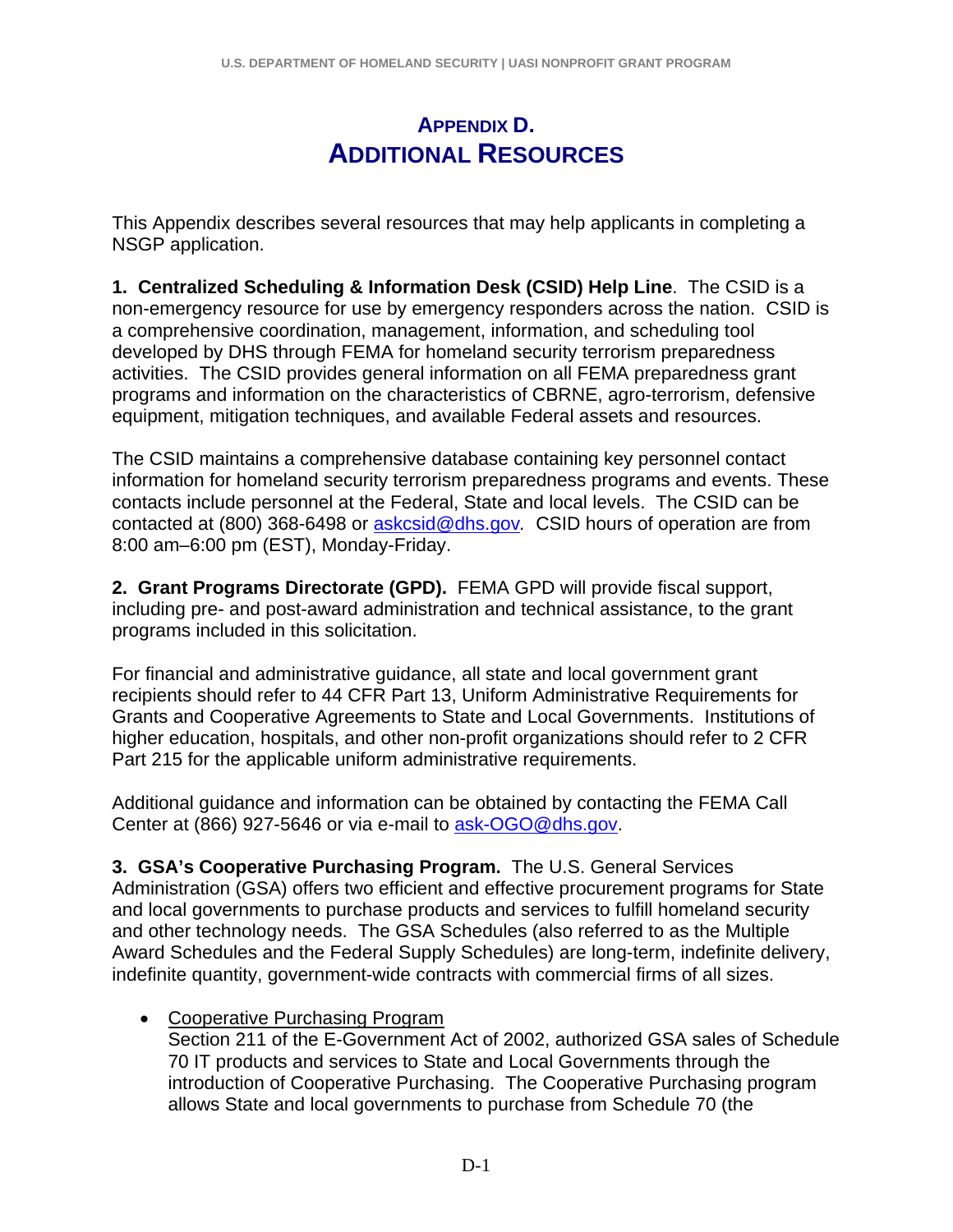Information Technology Schedule) and the Consolidated Schedule (containing IT Special Item Numbers) **only**. Cooperative Purchasing is authorized by Federal law and was enacted when Section 211 of the E-Government Act of 2002 amended the Federal Property and Administrative Services Act.

Under this program, State and local governments have access to over 3,500 GSA Schedule contractors who have voluntarily modified their contracts to participate in the Cooperative Purchasing program. The U.S. General Services Administration provides a definition of State and local governments as well as other vital information under the frequently asked questions section on its website at *http://www.gsa.gov/cooperativepurchasing*.

## • Disaster Recovery Purchasing Program

GSA plays a critical role in providing disaster recovery products and services to Federal agencies. Now State and Local Governments can also benefit from the speed and savings of the GSA Federal Supply Schedules. Section 833 of the John Warner National Defense Authorization Act for Fiscal Year 2007(Public Law 109-364) amends 40 U.S.C. 502 to authorize the GSA to provide State and Local governments the use of ALL Federal Supply Schedules of the GSA for purchase of products and services to be used to *facilitate recovery from a major disaster declared by the President under the Robert T. Stafford Disaster Relief and Emergency Assistance Act or to facilitate recovery from terrorism or nuclear, biological, chemical, or radiological attack.* 

In the aftermath of emergency events, State or local governments' systems may be disrupted. Thus, use of Federal Supply schedule contracts prior to these events to acquire products or services to be used to facilitate recovery is authorized. State or local governments will be responsible for ensuring that purchased products or services are to be used to facilitate recovery.

GSA provides additional information on the Disaster Recovery Purchasing Program website at *http://www.gsa.gov/disasterrecovery*.

State and local governments can find a list of eligible contractors on GSA's website, http://www.gsaelibrary.gsa.gov, denoted with a **FURCH** or **RECOV** Symbol.

Assistance is available from GSA on the Cooperative Purchasing and Disaster Purchasing Program at the local and national levels. For assistance at the local level, visit *http://www.gsa.gov* to find the point of contact in your area. For assistance at the national level, contact Tricia Reed *at* patricia.reed@gsa.gov*, 571-259-9921.* More information is available at *http://www.gsa.gov/cooperativepurchasing* and *http://www.gsa.gov/disasterrecovery.* 

**4. Exercise Direct Support.** DHS has engaged multiple contractors with significant experience in designing, conducting, and evaluating exercises to provide support to States and local jurisdictions in accordance with State Homeland Security Strategies and HSEEP. Contract support is available to help States conduct an Exercise Plan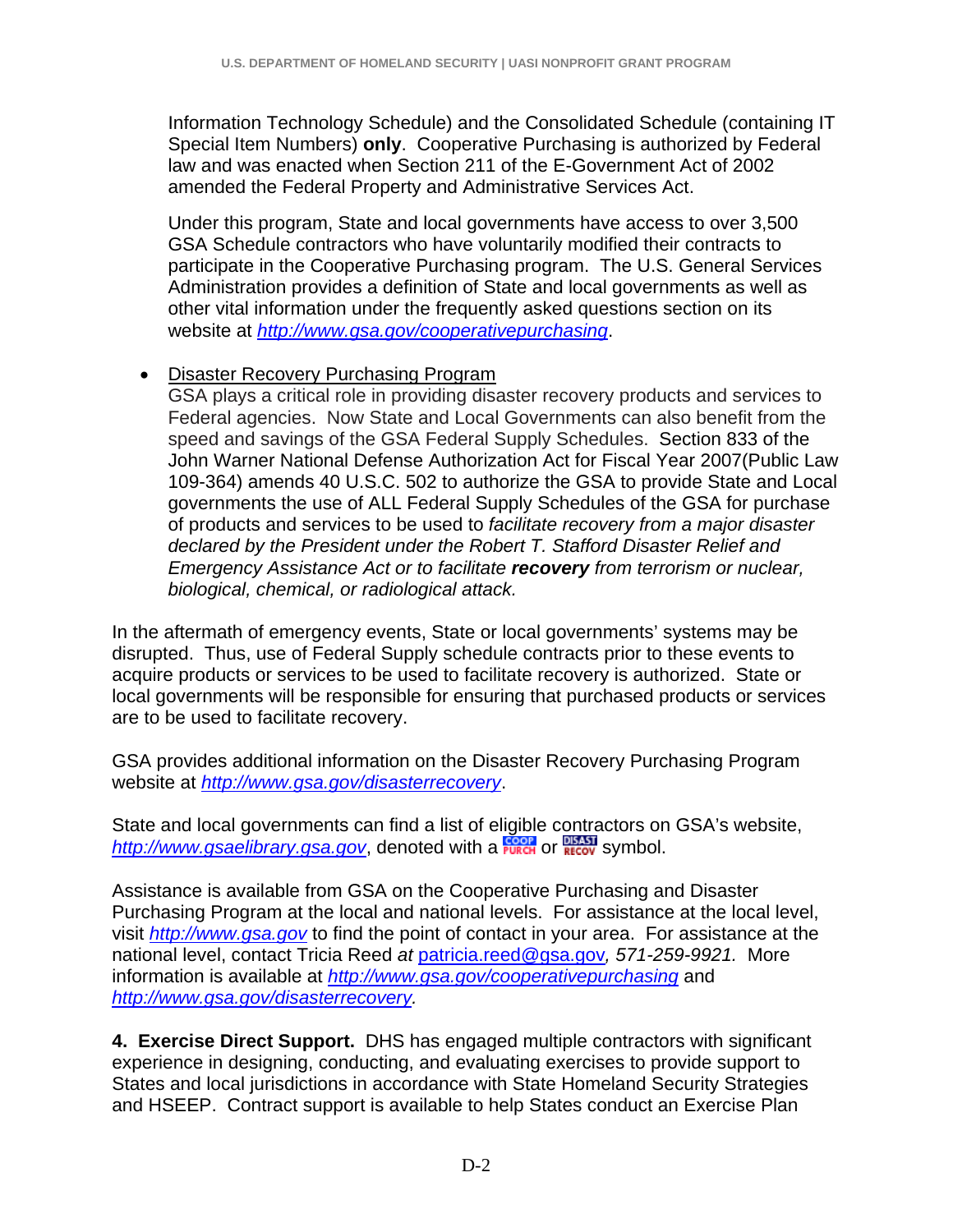Workshop, develop a Multi-year Exercise Plan and build or enhance the capacity of States and local jurisdictions to design, develop, conduct, and evaluate effective exercises.

In FY 2008, States may receive direct support for three exercises: one Training & Exercise Plan Workshop (T&EPW); one discussion-based exercise; and one operations-based exercise. While States are allowed to submit as many direct support applications as they choose, they are strongly encouraged to give careful thought to which exercises will require the additional assistance that will be provided through the direct support program. Exercises involving cross-border or mass-gathering issues will be counted against the number of direct-support exercises being provided to States.

Applications for direct support are available at *http://hseep.dhs.gov* and are reviewed on a monthly basis. The Homeland Security Exercise and Evaluation Program offers several tools and resources to help design, develop, conduct and evaluate exercises.

**5. Homeland Security Preparedness Technical Assistance Program.** The Homeland Security Preparedness Technical Assistance Program (HSPTAP) provides technical assistance on a first-come, first-served basis (and subject to the availability of funding) to eligible organizations to enhance their capacity and preparedness to respond to CBRNE terrorist incidents. In addition to the risk assessment assistance already being provided, FEMA also offers a variety of other technical assistance programs.

More information can be found at *http://www.fema.gov/government/grant/index.shtm*.

**6. Lessons Learned Information Sharing (LLIS) System.** LLIS is a national, online, secure website that houses a collection of peer-validated lessons learned, best practices, AARs from exercises and actual incidents, and other relevant homeland security documents. LLIS facilitates improved preparedness nationwide by providing response professionals with access to a wealth of validated front-line expertise on effective planning, training, equipping, and operational practices for homeland security.

The LLIS website also includes a national directory of responders and homeland security officials, as well as an updated list of homeland security exercises, events, and conferences. Additionally, LLIS includes online collaboration tools, including secure email and message boards, where users can exchange information. LLIS uses strong encryption and active site monitoring to protect all information housed on the system. The LLIS website is *https://www.llis.gov*.

**7. Information Sharing Systems**. DHS encourages all State, regional, local, and Tribal entities using NSGP funding in support of information sharing and intelligence fusion and analysis centers to leverage available Federal information sharing systems, including Law Enforcement Online (LEO) and the Homeland Security Information Network (HSIN). For additional information on LEO, contact the LEO Program Office at